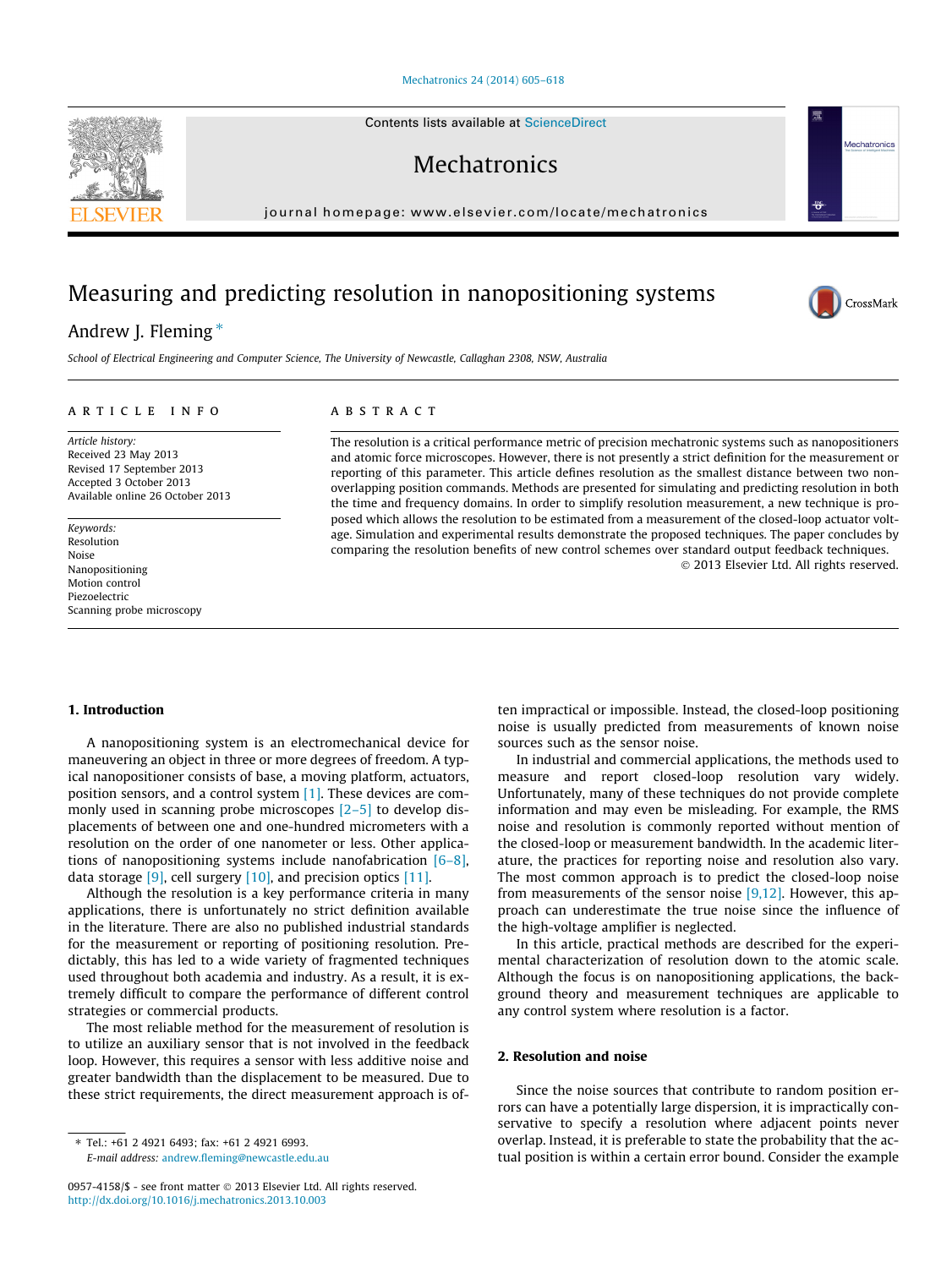<span id="page-1-0"></span>

the *x*-axis

(b) The probability density functions of three adjacent points on

Fig. 1. The random motion of a two-dimensional nanopositioner. The random motion in the x and y-axis is bounded by  $\delta_x$  and  $\delta_y$ . In the x-axis, the standard deviation and mean are  $\sigma_x$  and  $m_x$  respectively. The shaded areas represent the probability of the position being outside the range specified by  $\delta_x$ .

of random positioning errors plotted in Fig.  $1(a)$ . Observe that the peak-to-peak amplitude of random motion is bounded by  $\delta_x$  and  $\delta_{v}$ , however this range is occasionally exceeded. If the random position variation is assumed to be Gaussian distributed, the probability density functions of three adjacent points, spaced by  $\delta_{x}$ , are plotted in Fig. 1(b). In this example,  $\delta_{x}$  is equal to  $\pm 3\sigma_{x}$  or  $6\sigma_{x}$ , that is, 99.7% of the samples fall within the range specified by  $\delta_{x}$ . Restated, there is a 0.3% chance that the position is exceeding  $\delta_x$ and straying into a neighboring area, this probability is shaded in gray.

For many positioning applications, a 99.7% probability that the position falls within  $\delta_x = 6\sigma_x$  is an appropriate definition for the resolution. To be precise, this definition should be referred to as the  $6\sigma$ -resolution and specifies the minimum spacing between two adjacent points that do not overlap 99.7% of the time. In the following, this definition will be adopted for the resolution of nanopositioning systems.

#### 3. Sources of nanopositioning noise

The three major sources of noise in a nanopositioning systems are the sensor noise, external noise, and the amplifier output voltage noise.

# 3.1. Sensor noise

The noise characteristics of a position sensor are primarily dependent on the physical method used for detection [\[13\].](#page-12-0) Although there are a vast range of sensing techniques available, for the purpose of noise analysis, these can be grouped into two catergories: baseband sensors and modulated sensors.

Baseband sensors involve a direct measurement of position from a physical variable that is sensitive to displacement. Examples include resistive strain sensors, piezoelectric strain sensors and optical triangulation sensors [\[14,15,13\].](#page-12-0) The power spectral density of a baseband sensor is typically described by the sum of white noise and  $1/f$  noise, where  $1/f$  noise has a power spectral density that is inversely proportional to frequency [\[16,17\]](#page-12-0). 1/f noise is used to approximate the power spectrum of physical processes such as flicker noise in resistors and current noise in transistor junctions. The power spectral density of a baseband sensor  $S_{n_s}(f)$  can be written

$$
S_{n_s}(f) = A_s \frac{f_{nc}}{|f|} + A_s,
$$
\n(1)

where  $A_s$  is the mid-band density, expressed in units<sup>2</sup>/Hz and  $f_{\text{nc}}$  is the 1/f corner frequency.

Modulated sensors use a high-frequency excitation to detect position. For example, capacitive position sensors, eddy-current sensors, LVDT sensors [\[14,13\].](#page-12-0) Although these sensors require a demodulation process that inevitably adds noise, this disadvantage is usually outweighed by the removal or reduction of  $1/f$  noise. The power spectral density  $S_{n_s}(f)$  of a modulated sensor can generally be approximated by

$$
S_{n_s}(f) = A_s, \tag{2}
$$

where  $A_s$  is the noise density, expressed in units<sup>2</sup>/Hz.

# 3.2. External noise

The external force noise exerted on a nanopositioner is highly dependent on the ambient environmental conditions and cannot be generalized. Typically, the power spectral density consists of broad spectrum background vibration with a number of narrow band spikes at harmonic frequencies of the mains power source and any local rotating machinery. Although the external force noise must be measured in situ, for the purposes of simulation, it is useful to assume a white power spectral density  $A_w$ , that is

$$
S_w(f) = A_w. \tag{3}
$$

Clearly a white power spectral density does not provide an accurate estimate of externally induced position noise. However, it does illustrate the response of the control system to noise from this source.



Fig. 2. The simplified schematic of a voltage amplifier and its equivalent noise circuit. The noise sources  $V_n$  and  $I_n$  represent the equivalent input voltage noise and current noise of the amplifier.  $V_{R1}$  and  $V_{R2}$  are the thermal noise of the feedback resistors.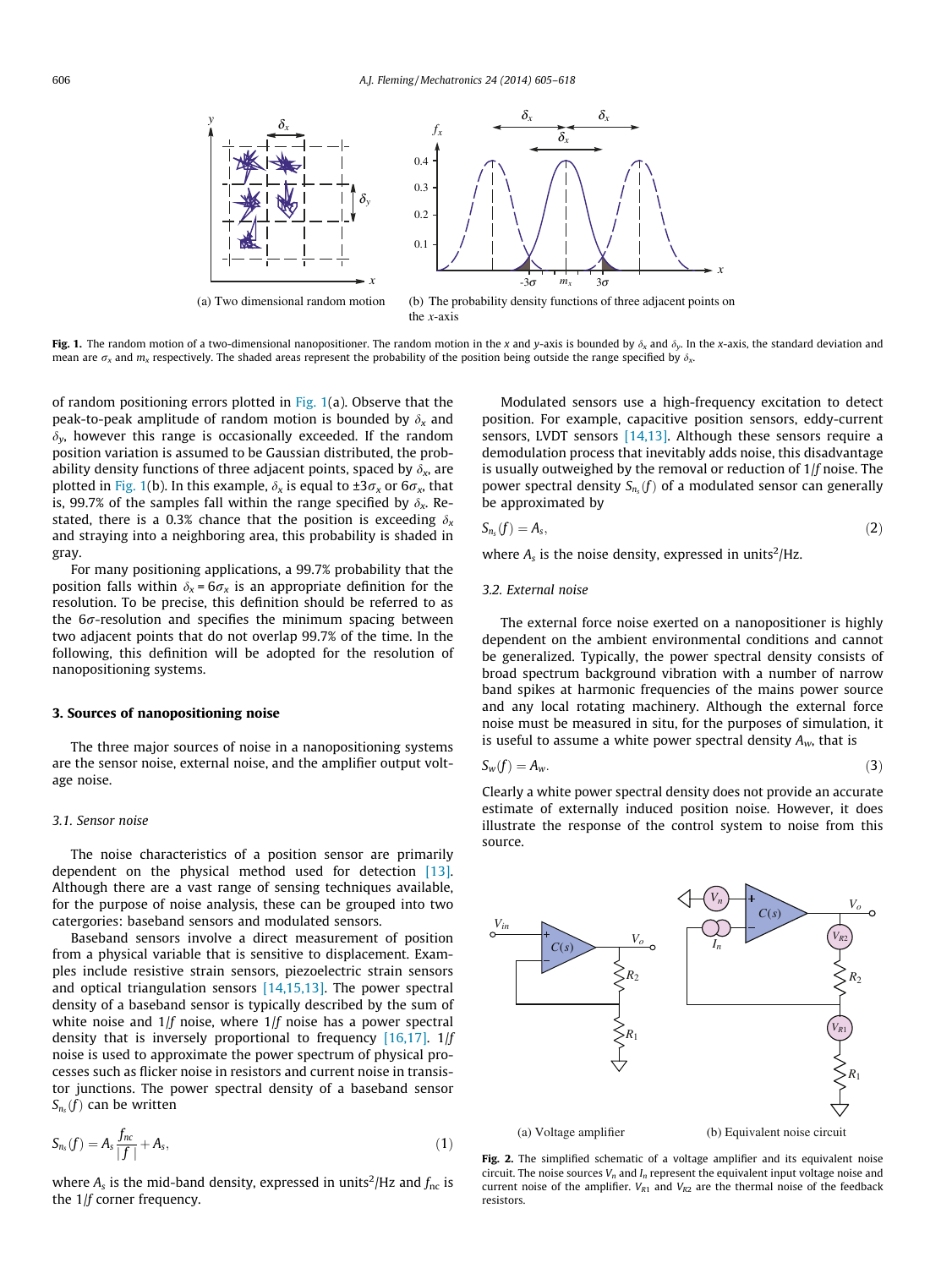#### <span id="page-2-0"></span>3.3. Amplifier noise

The high-voltage amplifier is a key component of any piezoelectric actuated system. It amplifies the control signal from a few volts up to the hundreds of volts required to obtain full stroke from the actuator. For the purpose of noise analysis, the simplified schematic diagram of a non-inverting amplifier in shown in [Fig. 2](#page-1-0)(a). This model is sufficient to represent the characteristics of interest. The opamp represents the differential gain stage and output stage of the amplifier. As high-voltage amplifiers are often stabilized by a dominant pole, the open-loop dynamics can be approximated by a high-gain integrator  $C(s) = \alpha_{ol}/s$ , where  $\alpha_{ol}$  is the open-loop DC gain. With this approximation, the closed-loop transfer function is

$$
\frac{V_o}{V_{in}} = \frac{1}{\beta} \frac{\alpha_{ol}\beta}{s + \alpha_{ol}\beta},\tag{4}
$$

where  $\beta$  is the feedback gain  $\frac{R_1}{R_2+R_1}$ . The closed-loop DC gain and -3 dB bandwidth are:

DC Gain = 
$$
\frac{1}{\beta} = \frac{R_2 + R_1}{R_1}
$$
, (5)

Bandwidth  $=\alpha_{ol}\beta=\alpha_{ol}\frac{R_1}{R_2}$  $\frac{R_1}{R_2 + R_1}$  rad/s.

The random noise of a high-voltage amplifier is dominated by the thermal noise of the feedback resistors and the noise generated by the amplifier circuit that precedes the most gain, which is the differential input stage. These noise processes are illustrated in [Fig. 2](#page-1-0)(b) and are assumed to be Gaussian distributed white noise  $\Gamma$ g,  $z$ (*b*) and are assumed to be Gaussian distributed white hoise<br>with spectral density expressed in nV or pA per  $\sqrt{Hz}$ . Typical values for the resistances and noise sources are shown in Table 1.

To find the spectral density of the output voltage, the contribution from each source must be computed then square-summed. The equations relating each noise source to the output voltage [\[18\]](#page-12-0) are collated in Table 2. Also included in Table 2 are the simulated noise values for the example parameters listed in Table 1. Both circuits have a gain of 20 achieved with a 200 k $\Omega$  and 10.5 k $\Omega$  feedback resistor network. The difference between the two circuits is the choice of transistors in the input differential gain stage of the amplifier. One uses Bipolar Junction Transistors (BJTs) while the other uses Junction Field Effect Transistors (JFETs). While BJTs have a lower noise voltage than JFETs, they also exhibit significant current noise which renders them unsuitable in applications involving large source impedances. As the feedback resistor  $R_2$  in a high-voltage amplifier is typically in the hundreds of k $\Omega$ or M $\Omega$ , the dominant noise process in a BJT circuit is always the current noise  $I_n$ . This is observed in the BJT example in Table 2. JFETs are not often used in low-noise applications as they exhibit higher voltagenoise than BJT circuits. However, due to the extremely low current-noise of JFETs and the importance of current-noise in this application, JFETs are preferable.

Table 2 lists the output power spectral densities of the BJT and JFET circuit. To find the total RMS and peak-to-peak noise voltage, the equivalent noise bandwidth of the amplifier can be determined

#### Table 1

Example noise and resistance parameters for the amplifier shown in [Fig. 2.](#page-1-0) Two cases are considered, one where the differential input stage is constructed from Bipolar Junction Transistors (BJTs) and another where Junction Field Effect Transistors (JFETs) are used.

|       | <b>BIT</b> circuit     | <b>JFET</b> circuit $(nV/\sqrt{Hz})$ |
|-------|------------------------|--------------------------------------|
| $V_n$ | 10 nV/ $\sqrt{Hz}$     | 50 nV/ $\sqrt{Hz}$                   |
| $I_n$ | 10 pA/ $\sqrt{Hz}$     | 0.1 $pA/\sqrt{Hz}$                   |
| $R_1$ | $10.5 \text{ k}\Omega$ | $10.5 \text{ k}\Omega$               |
| R,    | $200 \text{ k}\Omega$  | $200 \text{ k}\Omega$                |
|       |                        |                                      |

#### Table 2

The output voltage noise contributions of the high-voltage amplifier circuit in [Fig. 2](#page-1-0), where k is Boltzmann's constant (1.38  $\times$  10<sup>-23</sup> J/K) and T is the temperature in Kelvin.

| Source                        | V.                             | <b>BIT</b> circuit<br>$(nV/\sqrt{Hz})$ | <b>IFET</b> circuit<br>$(nV/\sqrt{Hz})$ |
|-------------------------------|--------------------------------|----------------------------------------|-----------------------------------------|
| Voltage noise $V_n$           | $V_n \frac{R_2 + R_1}{R_1}$    | 201                                    | 1002                                    |
| Current noise $I_n$           | $I_nR_2$                       | 2000                                   | 20                                      |
| $R_1$ noise = $\sqrt{4kTR_1}$ | $\sqrt{4kTR_1\frac{R_2}{R_1}}$ | 251                                    | 251                                     |
| $R_2$ noise = $\sqrt{4kTR_2}$ | $\sqrt{4kTR_2}$                | 57                                     | 57                                      |
| Total                         |                                | 2027                                   | 1034                                    |
|                               |                                |                                        |                                         |

#### Table 3

Equivalent noise bandwidth  $f<sub>e</sub>$  of some low-order filters with cutoff frequency  $f_c$ .

| Filter order |                    |
|--------------|--------------------|
|              | $1.57 \times f_c$  |
|              | $1.11 \times f_c$  |
|              | $1.05 \times f_c$  |
|              | $1.025 \times f_c$ |



Fig. 3. Power spectral density of the input and output voltage noise of a highvoltage amplifier.  $f_{nc}$  is the noise corner frequency.

using Table 3. However, the noise power spectral densities of  $V_n$ and  $I_n$  also exhibit  $1/f$  noise or flicker noise, as illustrated in Fig. 3(a).

The noise density in  $Fig. 3(a)$  can be described as the sum of a white noise process and  $1/f$  noise, that is, the power spectral density can be written

$$
S_{V_n}(f) = A_V \frac{f_{nc}}{|f|} + A_V.
$$
 (6)

where  $f_{nc}$  is the noise corner frequency and  $A_V$  is the mid-band density, expressed in  $V^2$ /Hz.

Since the voltage noise  $V_n$  strongly dominates the output noise in this case, the other sources can be readily neglected. The power spectral density of the amplifier output voltage is then approximately

$$
S_{V_o}(f) = \left(A_V \frac{f_{\text{nc}}}{|f|} + A_V\right) \frac{1}{\beta^2} \left| \frac{\alpha_{ol}\beta}{j2\pi f + \alpha_{ol}\beta} \right|^2, \tag{7}
$$

$$
= \frac{A_V}{\beta^2} \left( \frac{f_{\text{nc}}}{|f|} + 1 \right) \frac{f_V^2}{f^2 + f_V^2},\tag{8}
$$

where  $f_V = \alpha_{ol} \beta / 2\pi$  is the closed-loop bandwidth of the amplifier (in Hz) and  $1/\beta$  is the DC gain. The power spectral density of the output voltage noise is plotted in  $Fig. 3(b)$ .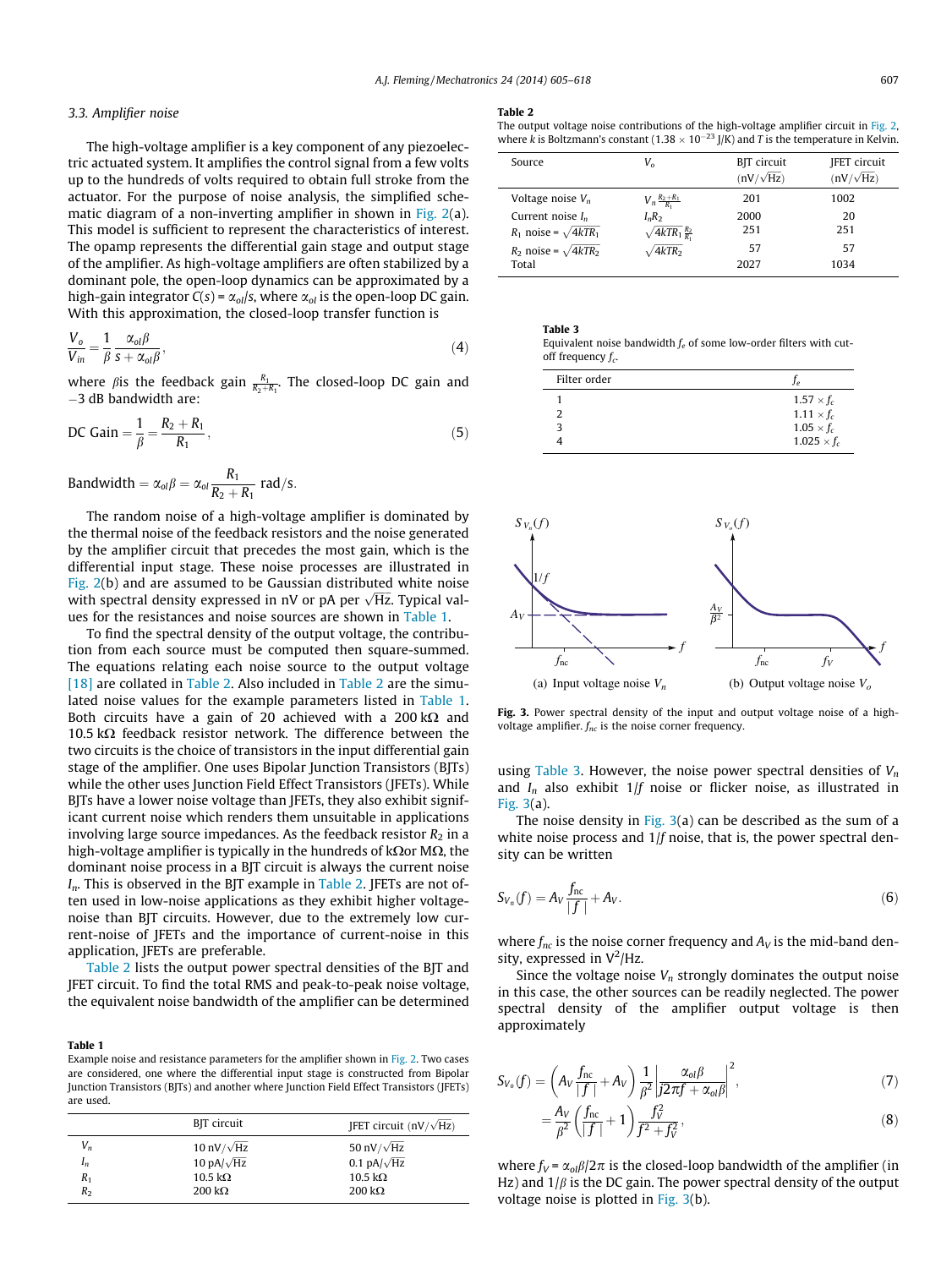<span id="page-3-0"></span>In addition to the power spectral density, the time-domain variance of the output voltage noise  $V_0$  is also of interest. This can be determined directly from the power spectral density,

$$
E[V_o^2] = \frac{A_V}{\beta^2} \int_0^\infty \left(\frac{f_{\text{nc}}}{|f|} + 1\right) \frac{f_V^2}{f^2 + f_V^2} = \frac{A_V}{\beta^2} \left( \int_0^\infty \frac{f_{\text{nc}}}{|f|} \frac{f_V^2}{f^2 + f_V^2} df + \int_0^\infty \frac{f_V^2}{f^2 + f_V^2} df \right)
$$
(10)

In this expression there are two integral terms. The second integral term represents the variance of a first-order filter driven with white noise and can be evaluated using [Table 3.](#page-2-0) The first integral can be evaluated with the following integral pair obtained from [\[19\]](#page-12-0) (45.3.6.14)

$$
\int \frac{1}{f} \frac{1}{bf^2 + a} df = \frac{1}{2a} \log \frac{f^2}{bf^2 + a}.
$$
 (11)

Rearranging (10) and substituting the result for the second term yields

$$
E[V_o^2] = \frac{A_V}{\beta^2} \left( f_{\text{nc}} f_V^2 \int_0^\infty \frac{1}{f} \frac{1}{f^2 + f_V^2} df + 1.57 f_V \right),\tag{12}
$$

which can be solved with the integral pair (11) where  $a = f_V^2$  and  $b = 1$ . The result is

$$
E[V_o^2] = \frac{A_V}{\beta^2} \left( \frac{f_{\text{nc}}}{2} \log \left( \frac{f^2}{f^2 + f_V^2} \right) \right)^{\infty} + 1.57 f_V \right). \tag{13}
$$

The first term in this equation is problematic as it represents a process with infinite variance which is due to the low-frequency drift associated with  $1/f$  noise. In the analysis of devices that exhibit  $1/$ f noise, for example opamps, it is preferable to make a distinction between drift and noise. Noise is defined as the varying part of a signal with frequency components above  $f_L$  Hz, while drift is defined as random motion below  $f_L$  Hz. In nanopositioning applications, a suitable choice for  $f_L$  is between 0.01 Hz and 0.1 Hz.

The expression for variance can be modified to include only frequencies above  $f_L$ ,

$$
E[V_o^2] = \frac{A_V}{\beta^2} \left( \frac{f_{\text{nc}}}{2} \log \frac{f_L^2 + f_V^2}{f_L^2} + 1.57 f_V \right). \tag{14}
$$

From this equation, two important properties can be observed:

- 1. The variance is not strongly dependent on  $f<sub>L</sub>$  so the choice of this parameter is not critical; and
- 2. The variance is proportional to the noise corner frequency  $f_{\text{nc}}$ , so this parameter should be minimized at all costs.

For an example of the importance of  $1/f$  noise, consider a standard voltage amplifier with a gain of 20, a bandwidth of 2 kHz, an  $\frac{d}{dt}$  and voltage amplifier with a gain of 20, a bandwidth of 2 KHz, and a input voltage noise density of 10,000 nV<sup>2</sup>/Hz (100 nV/ $\sqrt{Hz}$ ), and a noise corner frequency of 100 Hz. The total variance of the output voltage noise is 0.0165 mV<sup>2</sup>, which is equivalent to an RMS value of 0.13 mV and a peak-to-peak amplitude of 0.77 mV. The 1/f noise accounts for 24% of the variance.

If the noise corner frequency is increased by a factor of ten, the peak-to-peak noise approximately doubles to 1.4 mV and the  $1/f$ 

# Table 4

Summary of the foremost noise sources in a nanopositioning system.

| Noise source            | Symbol       | Power spectral density                                                                |
|-------------------------|--------------|---------------------------------------------------------------------------------------|
| Amplifier voltage noise | $S_{V_0}(f)$ | $\frac{A_V}{\beta^2} \left( \frac{f_{nc}}{ f } + 1 \right) \frac{f_V^2}{f^2 + f_c^2}$ |
| Sensor noise            | $S_{n_s}(f)$ | A,                                                                                    |
| External noise          | $S_w(f)$     | $A_w$                                                                                 |

noise now accounts for 76% of the variance. Hence, the noise corner frequency should be kept as low as possible.

# 4. Closed-loop position noise

In the previous section it was concluded that the foremost sources of noise in a nanopositioning application are the amplifier noise, sensor noise and external noise. The spectral densities of these sources is summarized in Table 4. In the following, the closed-loop position noise due to each source is derived.

# 4.1. Noise sensitivity functions

To derive the closed-loop position noise, the response of the closed-loop system to each noise source must be considered. In particular, we need to specify the location where each source enters the feedback loop. The amplifier noise  $V<sub>o</sub>$  appears at the plant input. In contrast, the external noise w acts at the plant output, and the sensor noise  $n_s$  disturbs the measurement.

A single axis feedback loop with additive noise sources is illustrated in Fig. 4. For the sake of simplicity, the voltage amplifier is considered to be part of the controller. The transfer function from the amplifier voltage noise  $V_0$  to the position d is the input sensitivity function,

$$
\frac{d(s)}{V_o(s)} = \frac{P(s)}{1 + C(s)P(s)}.
$$
\n(15)

Likewise, the transfer function from the external noise w to the position d is the sensitivity function,

$$
\frac{d(s)}{w(s)} = \frac{1}{1 + C(s)P(s)}.
$$
\n(16)

Finally, the transfer function from the sensor noise  $n<sub>s</sub>$  to the position *d* is the negated complementary sensitivity function,

$$
\frac{d(s)}{n_s(s)} = \frac{-C(s)P(s)}{1 + C(s)P(s)}
$$
(17)

#### 4.2. Closed-loop position noise spectral density

With knowledge of the sensitivity functions and the noise power spectral densities, the power spectral density of the position noise due to each source can be derived. The position noise power spectral density due to the amplifier output voltage noise  $S_{dV_0}(f)$  is

$$
S_{dV_o}(f) = S_{V_o}(f) \left| \frac{d(j2\pi f)}{V_o(j2\pi f)} \right|^2,
$$
\n(18)

$$
= \frac{A_V}{\beta^2} \left( \frac{f_{\text{nc}}}{|f|} + 1 \right) \frac{f_V^2}{f^2 + f_V^2} \left| \frac{d(j2\pi f)}{V_0(j2\pi f)} \right|^2.
$$
 (19)

Similarly, the position noise power spectral density due to the external force noise  $S_{dw}(f)$  is



Fig. 4. A single axis feedback control loop with a plant  $P$  and controller  $C$ . The amplifier voltage noise  $V_o$  acts at the plant input while the external noise w effects the actual position and the sensor noise  $n_s$  disturbs the measurement.  $V_a$  is voltage noise applied to the nanopositioner including the amplifier noise and the filtered sensor noise.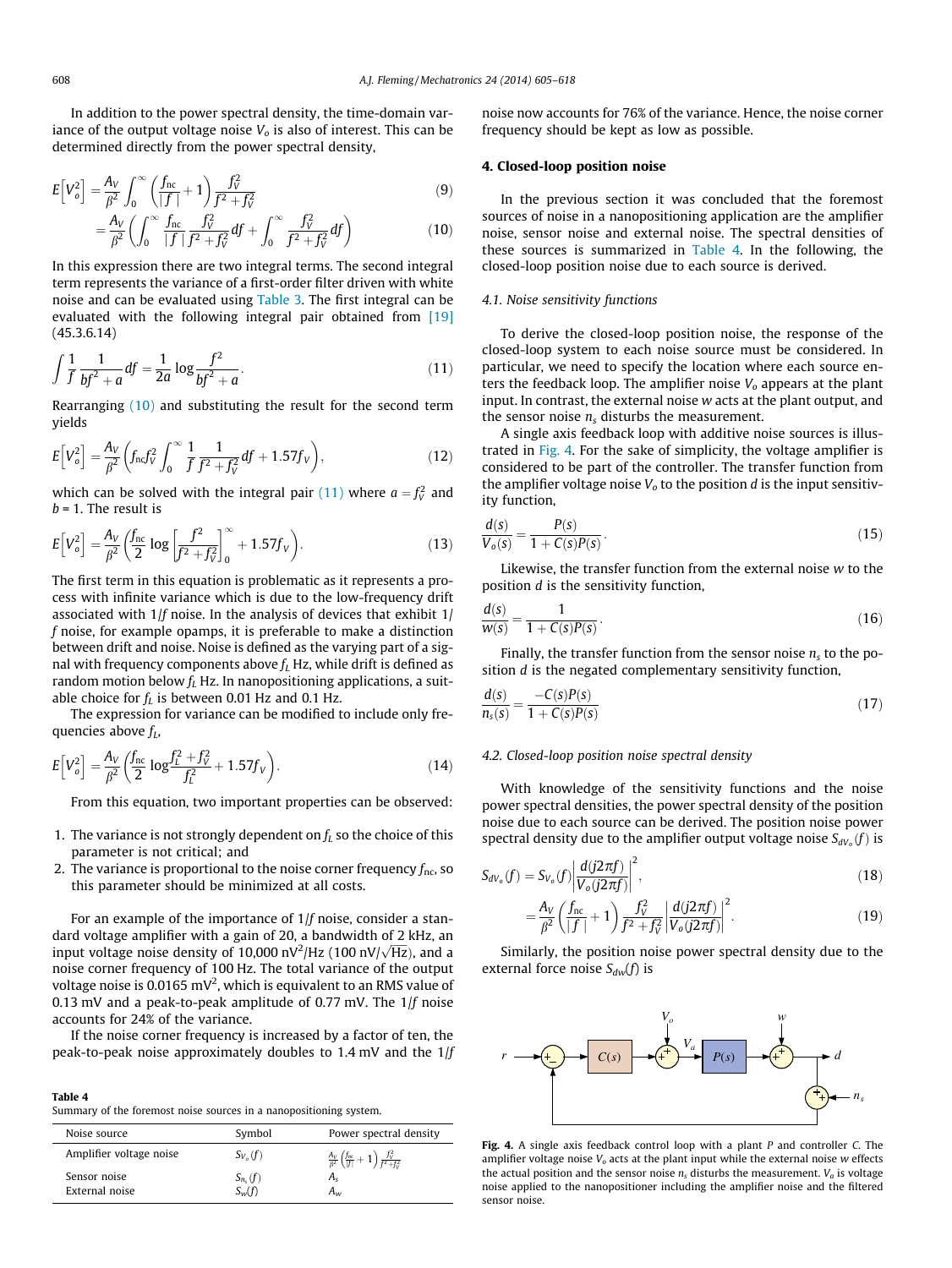<span id="page-4-0"></span>
$$
S_{dw}(f) = S_w(f) \left| \frac{d(j2\pi f)}{w(j2\pi f)} \right|^2,
$$
\n(20)

$$
=A_w \left| \frac{d(j2\pi f)}{w(j2\pi f)} \right|^2.
$$
\n(21)

Finally, the position noise power spectral density due to the sensor noise  $S_{dn_s}(f)$  is

$$
S_{dn_s}(f) = S_{n_s}(f) \left| \frac{d(j2\pi f)}{n_s(j2\pi f)} \right|^2,
$$
\n(22)

$$
=A_s \left| \frac{d(j2\pi f)}{n_s(j2\pi f)} \right|^2. \tag{23}
$$

The total position noise power spectral density  $S_d(f)$  is the sum of the three individual sources,

$$
S_d(f) = S_{dV_0}(f) + S_{dw}(f) + S_{dn_s}(f).
$$
\n(24)

The position noise variance can also be found

$$
E\left[d^2\right] = \int_0^\infty S_d(f) df,
$$
\n(25)

which is best evaluated numerically. If the noise is Gaussian distributed, the  $6\sigma$ -resolution of the nanopositioner is

$$
6\sigma - resolution = 6\sqrt{E[d^2]}
$$
 (26)

#### 4.3. Closed-loop noise approximations with integral control

If a simple integral controller is used,  $C(s) = \alpha/s$ , the transfer functions from the amplifier and external noise to displacement can be approximated by

$$
\frac{d(s)}{V_o(s)} = \frac{sP(0)}{s + \alpha P(0)}, \quad \frac{d(s)}{w(s)} = \frac{s}{s + \alpha P(0)},
$$
\n(27)

where  $P(0)$  is the DC-Gain of the plant. Likewise, the complimentary sensitivity function can be approximated by

$$
\frac{d(s)}{n_s(s)} = \frac{\alpha P(0)}{s + \alpha P(0)}.
$$
\n(28)

With the above approximations of the sensitivity functions, the closed-loop position noise power spectral density can be derived. From (19) and (27) the position noise density due to the amplifier voltage noise  $S_{dV_0}(f)$  is

$$
S_{dV_o}(f) \approx \frac{A_V P(0)^2}{\beta^2} \left(\frac{f_{nc}}{|f|} + 1\right) \frac{f_V^2}{f^2 + f_V^2} \frac{f^2}{f^2 + f_d^2},\tag{29}
$$

where  $f_{cl} = \frac{\alpha P(0)}{2\pi}$  is the closed-loop bandwidth. As illustrated in Fig.  $5(a)$ , the position noise due to the amplifier has a bandpass characteristic with a mid-band density of  $A_V P(0)^2/\beta^2$ .



(a) The position noise power spectral density due to amplifier voltage noise  $S_{dV_o}(f)$ 

From (21) and (28) the position noise density due to the external noise  $S_{dw}(f)$  is

$$
S_{dw}(f) \approx A_w \frac{f^2}{f^2 + f_d^2},\tag{30}
$$

which has a high-pass characteristic as illustrated in Fig. 5(b) with a corner frequency equal to the closed-loop bandwidth.

The closed-loop position noise due to the sensor  $S_{dn_s}(f)$  can be derived from (23) and (28), and is

$$
S_{dn_s}(f) \approx A_s \frac{f_d^2}{f^2 + f_d^2},\tag{31}
$$

which has a low-pass characteristic with a density of  $A_s$  and a corner frequency equal to the closed-loop bandwidth, as illustrated in Fig. 5(c).

The power spectral densities due to each source are plotted in Fig. 5. As the closed-loop bandwidth  $f_{cl}$  is increased, the sensor noise contribution also increases. However, a greater closed-loop bandwidth also results in attenuation of the amplifier voltage noise and external force noise. Hence, a lesser closed-loop bandwidth does not necessarily imply a lesser position noise, particularly if the amplifier or external force noise is significant. An important observation is that the amplifier bandwidth  $f_V$  should not be unnecessarily higher than the closed-loop bandwidth  $f_{cl}$ . In addition, if the sensor induced noise is small compared to the amplifier induced noise, the closed-loop bandwidth should preferably be greater than the noise corner frequency of the voltage amplifier.

#### 4.4. Closed-loop position noise variance

Although the expression for variance (25) is generally evaluated numerically, in some cases it is straightforward and useful to derive analytic expressions. One such case is the position noise variance due to sensor noise ( $E[d^2]$ due to  $n_s$ ) when integral control is applied. As demonstrated in the forthcoming examples, sensor noise is typically the dominant noise process in a feedback controlled nanopositioning system. As a result, other noise sources can sometimes by neglected.

As the sensor noise density is approximately constant and the sensitivity function (28) is approximately first-order, the resulting position noise can be determined from [Table 3,](#page-2-0)

$$
\sqrt{E[d^2]} \text{ due to } n_s = \sqrt{A_s} \sqrt{1.57 f_{cl}},
$$
\n(32)

The corresponding  $6\sigma$ -resolution is

*f*

$$
6\sigma - \text{resolution} = 6\sqrt{A_s}\sqrt{1.57f_{cl}}.\tag{33}
$$



(c) The position noise power spectral density due to sensor noise  $S_{dn_s}(f)$ 

Fig. 5. The position noise power spectral density due to the amplifier voltage noise (a), external disturbance (b) and sensor noise (c). At frequencies lower than the closedloop bandwidth  $f_{cl}$ , the position noise is dominated by the sensor. At higher frequencies, the amplifier noise and external disturbances dominate.

density due to external noise  $S_{dw}(f)$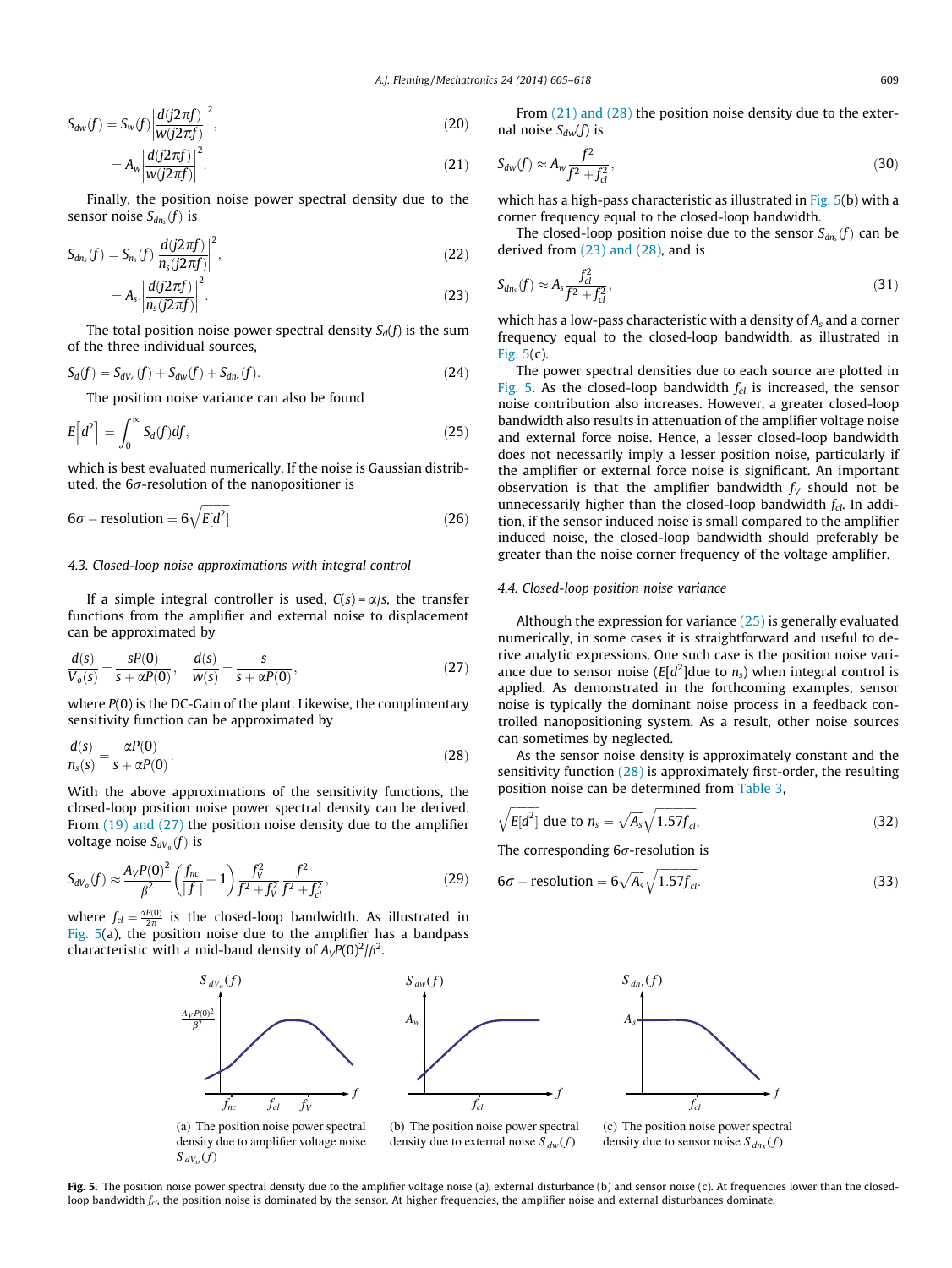This expression can be used to determine the minimum resolution of a nanopositioning system given only the sensor noise density and closed-loop bandwidth. It can also be rearranged to reveal the maximum closed-loop bandwidth achievable given the sensor noise density and the required resolution.

maximum bandwidth(Hz) = 
$$
\left(\frac{6\sigma - \text{resolution}}{7.51\sqrt{A_s}}\right)^2
$$
. (34)

For example, consider a nanopositioner with integral feedback control and a capacitive sensor with a noise density of 30 pm/ $\sqrt{Hz}$ . The maximum bandwidth with a resolution of 1 nm is

maximum bandwidth = 
$$
\left(\frac{1 \times 10^{-9}}{7.51 \times 30 \times 10^{-12}}\right)^2
$$

$$
= 11 Hz
$$

#### 4.5. A note on units

In the previous discussion it was been assumed that the nanopositioner model  $P(s)$  in [Fig. 4](#page-3-0) has an output equal to position, preferably in nanometers. In practice however, this signal is the output voltage of a displacement sensor with sensitivity, k V/nm or 1/k nm/V. Rather than incorporating an additional gain into the equations above, it is preferable to perform the analysis with respect to the output voltage, then scale the result accordingly.

For example, if a nanopositioner has an output sensor voltage of 1 mV/nm, the noise analysis can be performed to find the spectral density and variance of the sensor voltage. Once the final power spectral density has been found, it can be scaled to nm by multiplying by  $1/k^2$ , which in this case is  $1/(1 \times 10^{-3})^2$ . Alternatively, the RMS value or  $6\sigma$ -resolution can be found in terms of the sensor voltage then multiplied by 1/k.

# 5. Simulation examples

#### 5.1. Integral controller noise simulation

In this section an example nanopositioner is considered with a range of 100 µm at 200 V and a resonance frequency of 1 kHz. The system model is

$$
P(s) = 500 \frac{\text{nm}}{\text{V}} \times \frac{\omega_r^2}{s^2 + 2\omega_r \zeta_r s + \omega_r^2},\tag{35}
$$

where  $\omega_r$  = 2 $\pi$ 1000 and  $\zeta_r$  = 0.05. The system includes a capacitive position sensor and voltage amplifier with the following specifications.

- The capacitive position sensor has a noise density of The capach<br>20  $\text{pm}/\sqrt{\text{Hz}}$ .
- The voltage amplifier has a gain of 20, a bandwidth of 2 kHz, an The voltage amplifier has a gain of 20, a bandwidth of 2 KHz, and input voltage noise density of  $100 \text{ nV}/\sqrt{\text{Hz}}$ , and a noise corner frequency of 100 Hz.

The feedback controller in this example is a simple integral controller with compensation for the sensitivity of the plant, that is

$$
C(s) = \frac{1}{500 \text{ nm/V}} \frac{\alpha}{s},\tag{36}
$$

where  $\alpha$  is the gain of the controller and also the approximate bandwidth (in rad/s) of the closed-loop system. All of the system parameters are summarized in Table 5.

With the noise characteristics and system dynamics defined, the next step is to compute the spectral density of the position noise due to the amplifier voltage noise, which is

#### Table 5

Specifications of an example nanopositioning system.

| Parameter                                                    | Value                        | Alternate units   |
|--------------------------------------------------------------|------------------------------|-------------------|
| Closed-loop bandwidth $f_{cl}$<br>Controller gain $\alpha$   | 50 Hz<br>314                 |                   |
| Amplifier bandwidth $f_V$                                    | $2$ kHz                      |                   |
| Amplifier gain $1/\beta$                                     | 50                           |                   |
| Amplifier input voltage noise $A_V$                          | 100 nV/ $\sqrt{Hz}$          | 10,000 $nV^2$ /Hz |
| Amplifier output voltage noise                               | $5 \mu V / \sqrt{Hz}$        | $25 \mu V^2$ /Hz  |
| Amplifier noise corner frequency $f_{nc}$<br>Sensor noise A. | 100 Hz<br>20 pm/ $\sqrt{Hz}$ | 400 $pm^2$ /Hz    |
| Position range                                               | $100 \mu m$                  |                   |
| Sensitivity $P(0)$                                           | $500$ nm/V                   |                   |
| Resonance frequency $\omega_r$                               | $2\pi \times 10^3$ r/s       | 1 kHz             |
| Damping ratio $\zeta_r$                                      | 0.05                         |                   |

$$
S_{dV_o}(f) = S_{V_o}(f) \left| \frac{d(j2\pi f)}{V_o(j2\pi f)} \right|^2
$$
\n(37)

$$
= \frac{A_V}{\beta^2} \left( \frac{f_{\text{nc}}}{|f|} + 1 \right) \frac{f_V^2}{f^2 + f_V^2} \left| \frac{P(j2\pi f)}{1 + C(j2\pi f)P(j2\pi f)} \right|^2.
$$
 (38)

The power spectral density of position noise due to the sensor noise can also be found from Eq. (23)

$$
S_{dn_s}(f) = S_{n_s}(f) \left| \frac{d(j2\pi f)}{n_s(j2\pi f)} \right|^2 \tag{39}
$$

$$
=A_s\left|\frac{C(j2\pi f)P(j2\pi f)}{1+C(j2\pi f)P(j2\pi f)}\right|^2.\tag{40}
$$

The total density of the position noise can now be calculated from Eq. [\(24\).](#page-4-0) The total spectral density and its components are plotted in [Fig. 6](#page-6-0)(a). Clearly, the sensor noise is the dominant noise process. This is the case in most nanopositioning systems with closed-loop position feedback.

The variance of the position noise can be determined by solving the integral for variance numerically,

$$
\sigma^2 = E\Big[d^2\Big] = \int_0^\infty S_d(f) df \tag{41}
$$

The result is

 $\sigma^2 = 0.24$  nm<sup>2</sup>, or  $\sigma = 0.49$  nm,

which implies a  $6\sigma$ -resolution of 2.9 nm.

In systems with lower closed-loop bandwidth, the 1/f noise of the amplifier can become dominant. For example, if the closedloop bandwidth of the previous example is reduced to 1 Hz, the new power spectral density, plotted [Fig. 6\(](#page-6-0)b), differs significantly. The resulting variance and standard deviation are

$$
\sigma^2 = 0.093
$$
 nm<sup>2</sup>, or  $\sigma = 0.30$  nm,

which implies a  $6\sigma$ -resolution of 1.8 nm. Not a significant reduction considering that the closed-loop bandwidth has been reduced to 2% of its previous value. More generally, the resolution can be plotted against a range of closed-loop bandwidths to reveal the trend. In [Fig. 7,](#page-6-0) the  $6\sigma$ -resolution is plotted against a range of closed-loop bandwidths from 100 mHz to 60 Hz. The curve has a minima of 1.8 nm at 0.4 Hz. Below this frequency, amplifier noise is the major contributor, while at higher frequencies, sensor noise is more significant.

#### 5.2. Noise simulation with inverse model controller

In the previous example, the integral controller does not permit a closed-loop bandwidth greater than 100 Hz. Many other modelbased controllers can achieve much better performance. One simple controller that demonstrates the noise characteristics of a model based controller is the combination of an integrator and notch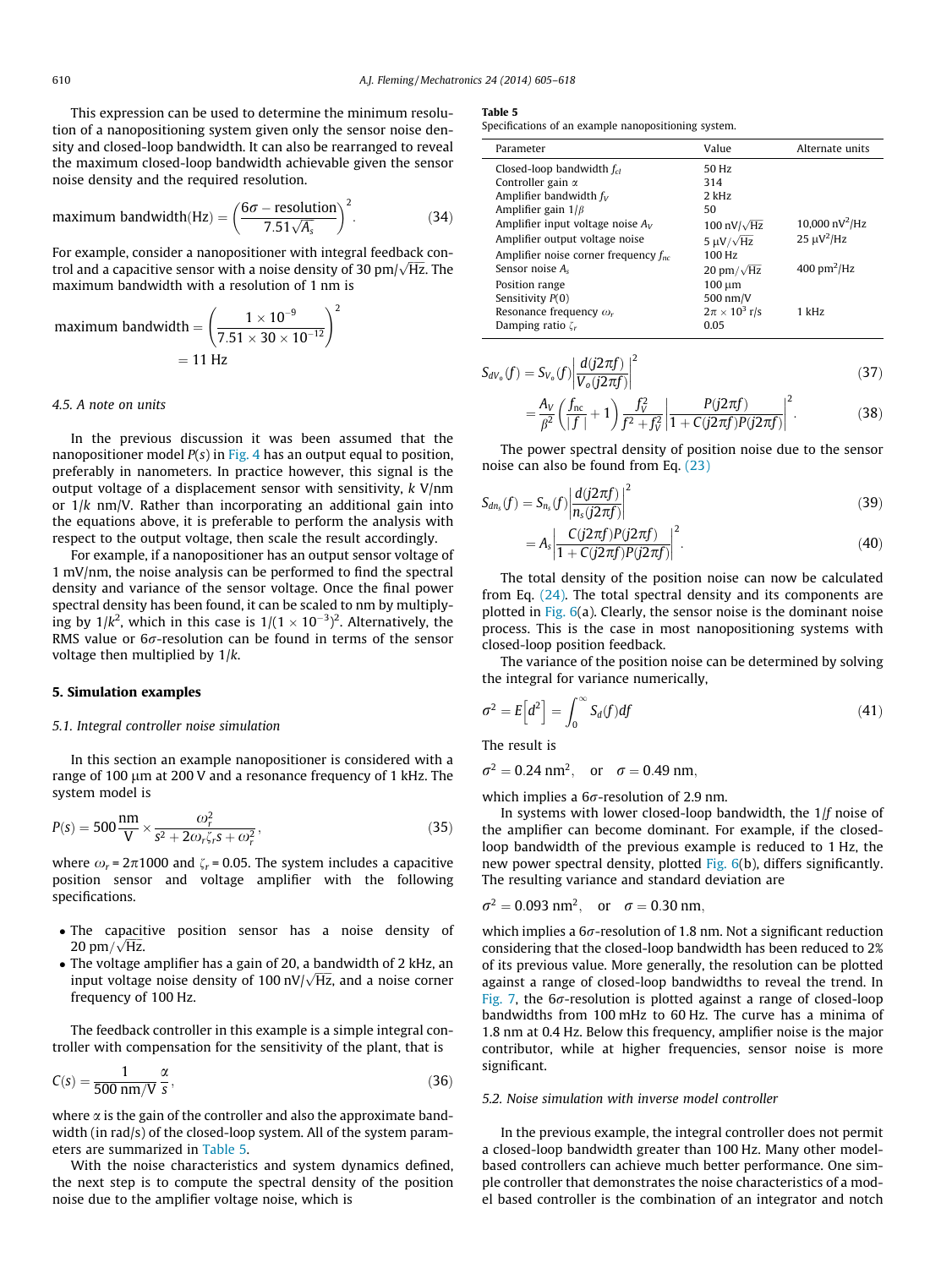<span id="page-6-0"></span>

**Fig. 6.** The spectral density of the total position noise  $\sqrt{S_d(f)}$  and its two components, the amplifier output voltage noise  $\sqrt{S_{dv_o}(f)}$  and sensor noise  $\sqrt{S_{dv_s}(f)}$  (all in pm/ $\sqrt{\text{Hz}}$ ). With a 50 Hz bandwidth (a), the total noise is primarily due to the sensor. However, with a lower bandwidth of 1 Hz (b), the noise is dominated by the voltage amplifier.



Fig. 7. Resolution of the example nanopositioning system with integral control (solid line) and inverse control (dashed). When the closed-loop bandwidth is less than 10 Hz, the resolution is limited by the amplifier noise. At greater closed-loop bandwidth, the sensor noise becomes dominant. The premature degradation of the integral controller resolution is due to the low gain-margin and resonant closedloop response.

filter, or direct inverse controller. The transfer function is an integrator combined with an inverse model of the plant,

$$
C(s) = \frac{\alpha}{s} \frac{1}{500 \text{ nm}/V} \frac{s^2 + 2\omega_r \zeta_r s + \omega_r^2}{\omega_r}.
$$
 (42)

The resulting loop-gain  $C(s)P(s)$  is an integrator, so stability is guaranteed and the closed-loop bandwidth is  $\alpha$  rad/s. With such a controller it is now possible to examine the noise performance of feedback systems with wide bandwidth.

Aside from improved bandwidth, the inverse controller also eliminates the resonance peak in the sensor induced noise spectrum. This benefit also occurs with controllers designed to damp the resonance peak [\[20\].](#page-12-0) After following the same procedure described in the previous section, the resulting variance for a closed-loop bandwidth of 500 Hz is

$$
\sigma^2 = 0.37 \text{ nm}^2, \quad \text{or} \quad \sigma = 0.61 \text{ nm},
$$

which implies a  $6\sigma$ -resolution of 3.7 nm. This is not significantly greater than the 50 Hz controller bandwidth in the previous example, which resulted in a 2.9 nm resolution. When the closed-loop bandwidth of the inverse controller is reduced to 50 Hz, the resolution is 2.1 nm, which is slightly better than the previous example. The difference is due to the absence of the resonance peak in the sensor induced noise.

The resolution of the inverse controller is plotted for a wide range of bandwidths in Fig. 7. The minimum resolution is 1.8 nm at 1 Hz. After approximately 100 Hz, the position noise is due predominantly to the sensor-noise which is proportional to the square-root of closed-loop bandwidth, as described in Eq. [\(33\)](#page-4-0).

## 5.3. Feedback versus feedforward control

A commonly discussed advantage of feedforward control systems is the absence of sensor induced noise. However, this view does not take into account the presence of 1/f amplifier noise that can result in significant peak-to-peak amplitude.

It is not necessary to derive equations for the noise performance of feedforward systems as this is a special case of the feedback examples already discussed. The positioning noise of a feedforward control system is equivalent to a feedback control system when  $C(s)$  = 0. Thus, the feedforward controller resolution is the DC resolution of these plots, which in both cases is 2.60 nm.

It is interesting to note that both the integral and inverse controller can achieve slightly less positioning noise than a feedforward control system when the closed-loop bandwidth is very low. This is because the amplifier noise density is greater than the sensor noise density at low frequencies. In the examples considered, the optimal noise performance was achieved with a feedback controller of around 1-Hz bandwidth. A practical system would also require a feedforward input [\[21\].](#page-12-0)

# 6. Practical frequency domain noise measurements

The use of a spectrum analyzer to measure noise directly in the frequency domain has many advantages over the time-domain. Firstly, the inputs to a spectrum analyzer are typically equipped with dynamic signal scaling so that low amplitude signals can easily be dealt with. Secondly, spectrum analyzers record a very large amount of low-information data, and through averaging and Fourier transformation, create a small amount of high-information data. If a spectrum analyzer is not available, a signal's spectrum can also be estimated from time domain recordings.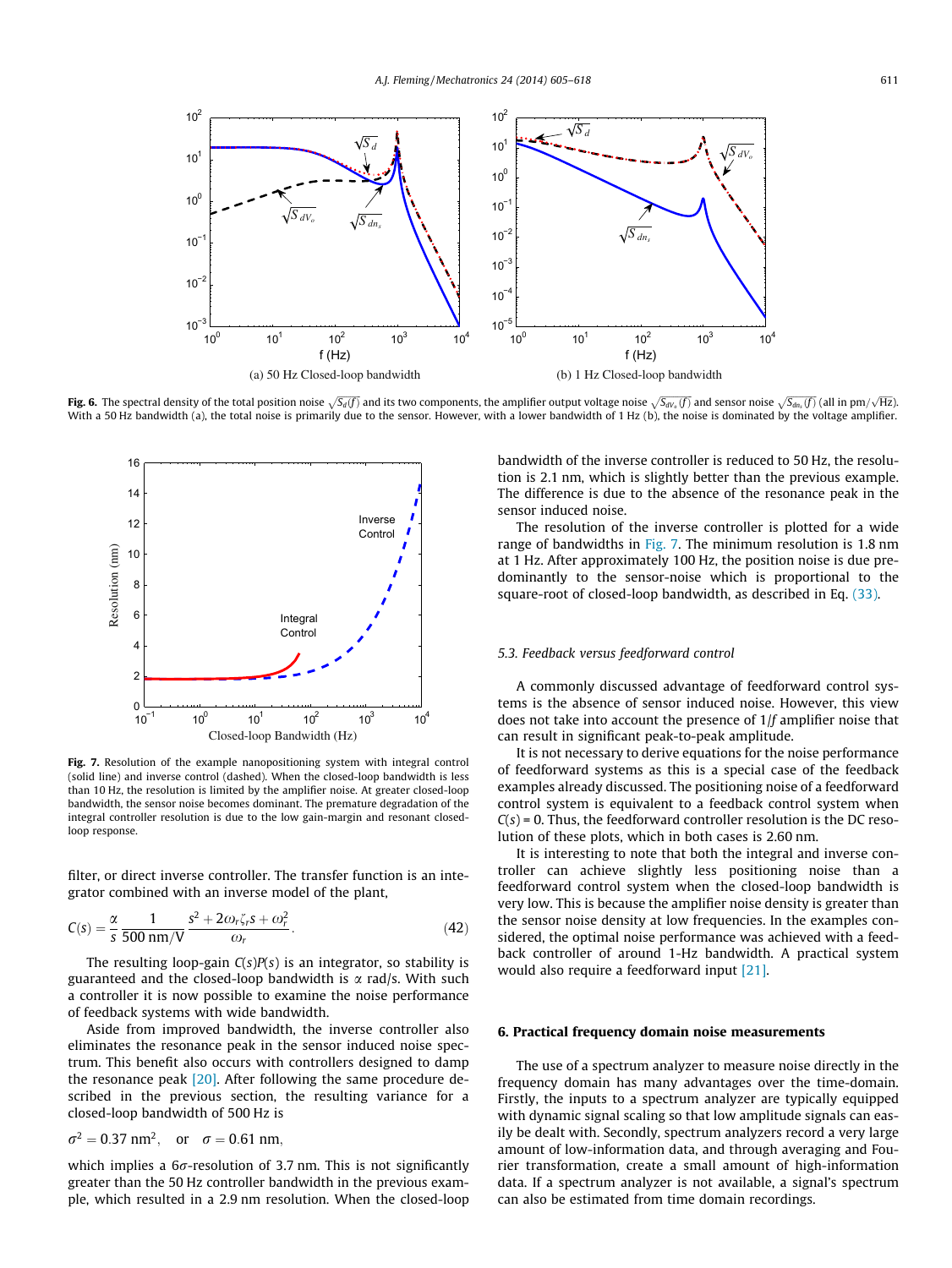

Fig. 8. A frequency domain noise measurement with a preamplifier and spectrum analyzer.

#### 6.1. Preamplification

As the amplitude of a typical noise signal is too small to be applied directly to a spectrum analyzer, it must first be amplified. The signal-path of a noise measurement experiment is illustrated in Fig. 8. A low-noise preamplifier is used between the noise signal and spectrum analyzer. Its purpose is to remove offset voltage and to amplify the signal from microvolts or millivolts to around 100 mV RMS or greater.

To remove the offset voltage and low-frequency drift, an AC-coupled preamplifier uses a first-order high-pass filter to eliminate the DC component of the signal. However, AC-coupling in some instruments implies a cut-off frequency of up to 20 Hz. This is intolerably high in nanopositioning applications where the cutoff frequency should be less than 0.1 Hz. Noise components with frequency less that 0.01 Hz are usually referred to as drift and are not considered here. Most specialty low-noise preamplifiers have the provision for a low-frequency high-pass filter, for example, the Stanford Research SR560 low-noise amplifier has a highpass cut-off frequency of 0.03 Hz.

When utilizing low-frequency filters, it is important to allow the transient response of the filter to decay before recording data. When measuring small AC signals with large DC components, it may take in excess of 20 time-constants for the transient response to become negligible. With an AC coupling frequency of 0.03 Hz, the required delay is approximately 100 s. More generally, the measurement delay  $T_D$  should be at least

$$
T_D = \frac{20}{2\pi f_c} \tag{43}
$$

where  $f_c$  is the high-pass filter cut-off.

#### 6.2. Optimizing the performance of a spectrum analyzer

When using a spectrum analyzer to record power spectral density, the instrument collects each segment individually then updates a running average of the estimate. This is convenient as it avoids the need to record a large amount of time-domain data. It also allows the user to assess the variance of the data in real time which is a simple method for deciding how long to run the experiment.

Regardless of the window function used, the finite data length of each segment results in windowing distortion. This distortion is most evident near 0 Hz where it is convolved with the offset of the signal. The frequency width of windowing distortions can be reduced by increasing the number of samples in each segment. However, this also increases the data lengths and requires more averaging cycles. Low-frequency data points that exhibit windowing artifacts should be removed.

The Fast Fourier transform is defined at uniformly spaced frequencies, this emphasizes higher frequencies when plotted on a logarithmic scale. When studying the spectra of linear systems, logarithmically spaced frequencies are preferred. To approximate this, a wide bandwidth spectral measurement can be split into a number of one or two decade bands.

Typical spectrum analyzers provide a wide range of options for Typical spectrum analyzers provide a wide range of options for<br>the measurement unit. The units of  $V/\sqrt{Hz}$  or  $V^2/Hz$  are recommended. The RMS Voltage (Vrms) should be used for noise measurements.

When measuring the power spectral density with a dynamic signal analyzer, it is important to note whether the data is a double-sided or single-sided spectrum and perform a conversion if necessary. The single-sided spectrum is utilized in this work.

#### 7. Experimental demonstration

In this section, an example noise analysis is performed on the piezoelectric tube scanner described in [Fig. 9](#page-8-0) and Ref. [\[22\]](#page-12-0). The frequency response is plotted in [Fig. 10.](#page-8-0) The goal is to quantify the achievable resolution as a function of closed-loop bandwidth.

The voltage amplifier used to drive the tube is a Nanonis HVA4 high-voltage amplifier with a gain of 40. To measure the noise, the amplifier input was grounded and the output was amplified by 1000 using an SR560 preamplifier. To remove DC offset, the input of the preamplifier was AC-coupled with a 0.03 Hz cut-off frequency.

The sensor under consideration is an ADE Tech 4810 Gaging Module with 2804 capacitive sensor, which has a full range of  $\pm 100$  µm and a sensitivity of 0.1 V/µm. To measure the noise, the sensor is mounted inside an Aluminum block with a flat-bottomed hole and grub screws to secure the probe.

The spectral density of each noise source was recorded with an HP 35670A dynamic signal analyzer. Two frequency ranges were used, one from 0 to 12.5 Hz with 400 points to capture low-frequency noise, and another from 0 Hz to 1.6 kHz with 1600 points. An acceptable measurement variance was achieved with 100 averages for the low-frequency range and 700 averages for the highages for the low-frequency range and 700 averages for the ingil-<br>frequency range. After exporting the data in  $V/\sqrt{Hz}$ , the two data sets were concatenated in Matlab. Windowing distortions at DC were removed by truncating the first five frequency points of the low-frequency measurement.

The spectral density of the amplifier was measured to be approximately 1  $\mu$ V/ $\sqrt{Hz}$  with a 1/f corner frequency of 3 Hz. The resulting open-loop position noise is found using Eq. [\(18\)](#page-3-0) and the frequency response plotted in [Fig. 10.](#page-8-0) The position noise spectral densities due to the amplifier and sensor are plotted in  $Fig. 11(a)$  $Fig. 11(a)$ and (b). Above the  $1/f$  corner frequency of 2 Hz, the noise density of the sensor is approximately 25  $pm/\sqrt{Hz}$ , which is significantly greater than the noise due to the voltage amplifier.

With knowledge of the voltage and sensor noise, the closedloop positioning noise can be computed. For the sake of demonstration, an inverse controller similar to that used previously is considered. This is representative of a wide range of model-based controllers. The controller transfer function is,

$$
C(s) = \frac{\alpha}{s} \frac{1}{P(s)},\tag{44}
$$

where  $P(s)$  is the nanopositioner response plotted in [Fig. 10.](#page-8-0) The sensitivity functions and position noise density due to each source are computed from Eqs.  $(27)$  and  $(28)$ . The resolution is then be found from Eqs.  $(24)-(26)$ .

In [Fig. 12](#page-9-0) the closed-loop positioning resolution is plotted against closed-loop bandwidth, which is equal to  $\alpha/2\pi$ . The minima of 0.5 nm occurs at 0 Hz which implies that feedforward would results in the least positioning noise. In closed-loop, the positioning resolution becomes greater than twice the open-loop noise at frequencies greater than 15 Hz. At higher frequencies, the resolution increases proportional to the square-root of closed-loop bandwidth.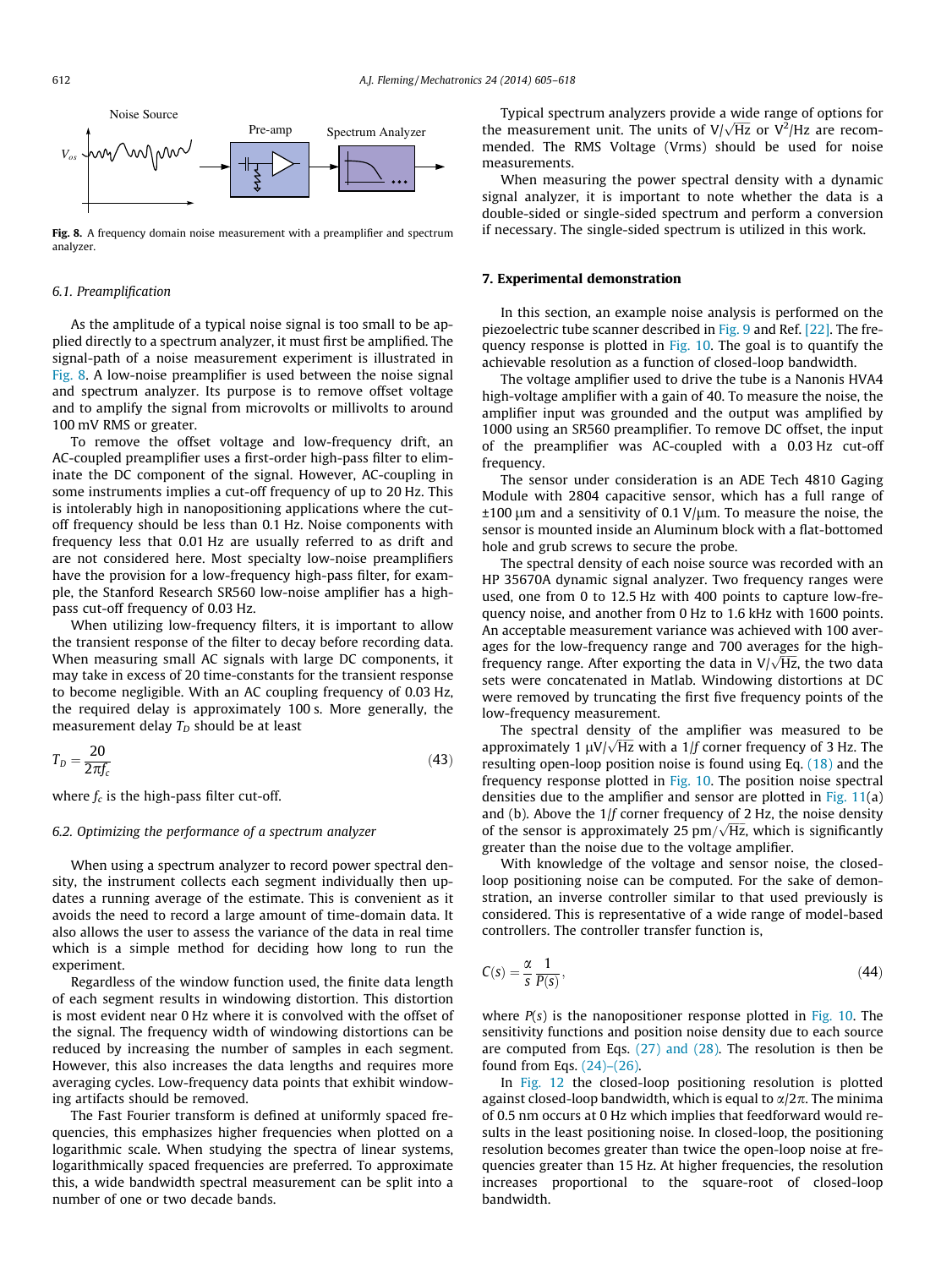<span id="page-8-0"></span>

Fig. 9. A piezoelectric tube scanner. The tube tip deflects laterally when an electrode is driven by a voltage source. The sensitivity is 171 nm/V which implies a range of approximately 68  $\mu$ m with a ±200 V excitation. In (b) a capacitive sensor is mounted perpendicular to the cube mounted on the tube tip.



Fig. 10. The lateral frequency response (in  $\mu$ m/V) of the piezoelectric tube scanner pictured in Fig. 9. The response was measured from the applied actuator voltage to the resulting displacement.

This experiment confirms an observation of scanning probe microscope users: Although large range piezoelectric tubes are suitable for atomic force microscopy, they cannot be used for scanning tunneling microscopy where atomic resolution is required. For such experiments, much smaller piezoelectric tubes are used with a travel range of typically 1  $\mu$ m. This reduces the effect of amplifier voltage noise leading to an improvement in resolution.

# 8. Time domain noise measurements

As an alternative to frequency domain recording, the position noise can also be estimated directly from time-domain measurements. This procedure involves measuring the amplifier and sensor noise and filtered by the noise sensitivity functions. Compared to frequency-domain techniques, the time-domain approach has a number of benefits: simplicity; a spectrum analyzer is not required; the distribution histogram can be plotted directly; and no assumptions about the distribution are required to estimate the peak-to-peak value or  $6\sigma$ -resolution. However, there are also a number of disadvantages: it may be difficult to record signals with 1/f noise due to their high dynamic range; capturing both low- and high-frequency noise requires data sets; there is less insight into the nature of the noise; it is more difficult to plot the resolution versus bandwidth.

# 8.1. Total integrated noise

A common method for reporting time-domain noise is known as the total integrated noise, which is the RMS value or standard deviation over a particular measurement bandwidth. The main benefit of total integrated noise is that it can be measured directly using simple instruments. For example, the plot in [Fig. 13](#page-10-0) can be constructed with a variable cut-off low-pass filter and RMS measuring instrument. The filter order should generally be greater than three to minimize errors resulting from the non-ideal response.

## 8.2. Estimating the position noise

The most straight-forward and conclusive method for measuring the positioning noise of a nanopositioning system is to measure it directly. However, this approach is not often possible as an additional sensor is required with lower noise and a significantly higher bandwidth than the closed-loop system. In such cases, the position noise can be predicted from measurements of the amplifier and sensor noise. A benefit of this approach is that the closed-loop noise can be predicted for a number of different bandwidths and controllers, much like frequency domain techniques.

Referring to the feedback diagram in [Fig. 4](#page-3-0), the signals of interest are the amplifier noise  $V_0$  and the sensor noise  $n_s$ . As the position noise is calculated by superposition, the amplifier noise should be measured with the input signal grounded and the output connected to the nanopositioner. Conversely, the sensor noise should be measured with a dedicated test-rig to avoid the influence of external disturbances. If the sensor noise must be measured in situ, all of the nanopositioner actuators should be disconnect from their sources and short-circuited.

After the constituent noise sources have been recorded, the position noise can be predicted by filtering the noise signals by the sensitivity functions of the control-loop. That is, the position noise is

$$
d(t) = n_s(t) \frac{-C(s)P(s)}{1 + C(s)P(s)} + V_o(t) \frac{P(s)}{1 + C(s)P(s)}.
$$
\n(45)

The RMS value of the position noise can now be computed and plotted for a range of different controller-gains and closed-loop bandwidths.

Although the data sizes in time domain experiments must be necessarily large to guarantee statistical validity, this is not a serious impediment since a range of numerical tools are readily available for extracting the required information.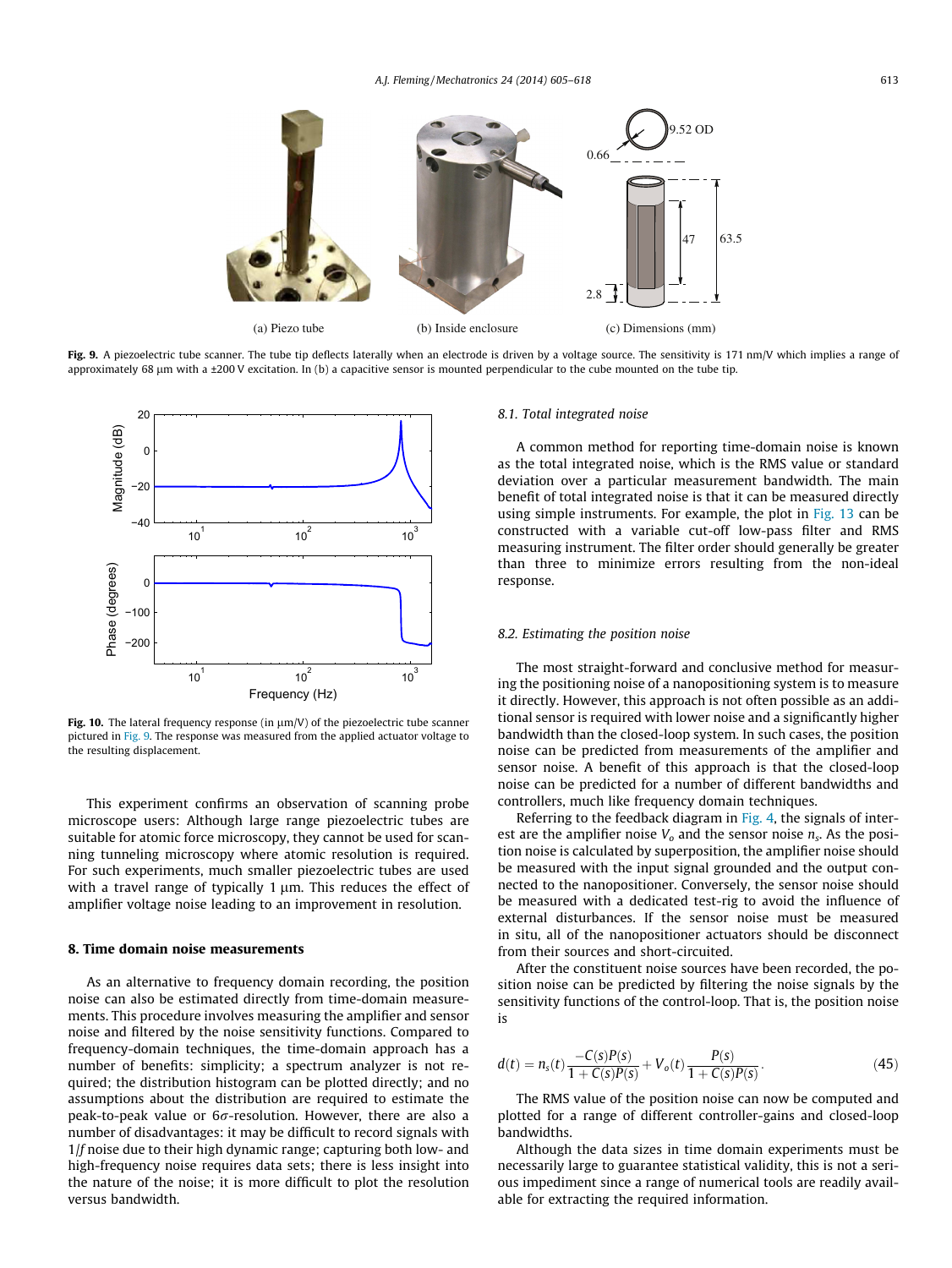<span id="page-9-0"></span>

Fig. 11. The spectral density of the amplifier noise, the position noise due to the amplifier, and the sensor noise. In this case, the sensor noise is significantly larger than the amplifier noise.



Fig. 12. The experimental 6 $\sigma$ -resolution of the nanopositioner versus closed-loop bandwidth. The best resolution is 0.5 nm which degrades rapidly when the closedloop bandwidth is increased above 15 Hz.

# 8.3. Practical considerations

Many of the considerations for frequency domain noise measurements are also valid for time domain measurements. Of particular importance is the need for preamplification and the removal of offset voltages. After a suitable preamplification scheme has been implemented, the position noise can be estimated from recordings of the sensor and amplifier noise. This requires a choice of the recording length and sampling rate. The length of each recording is defined by the lowest spectral component under consideration. WIth a lower frequency limit of 0.1 Hz, a record length of at least ten times the minimum period is required to obtain a statistically meaningful estimate of the RMS value, which implies a minimum recording length of at least 100 s. A longer record length is preferable, but usually not practical.

A more rigorous method for selecting the record length is to calculate the estimator variance as a function of the record length. This relationship was described in  $[23]$ , however, assumptions are required about the autocorrelation or power spectral density. In most cases, the simple rule-of-thumb discussed above is sufficient.

When selecting the sampling rate, the highest significant frequency that influences position noise should be considered. Since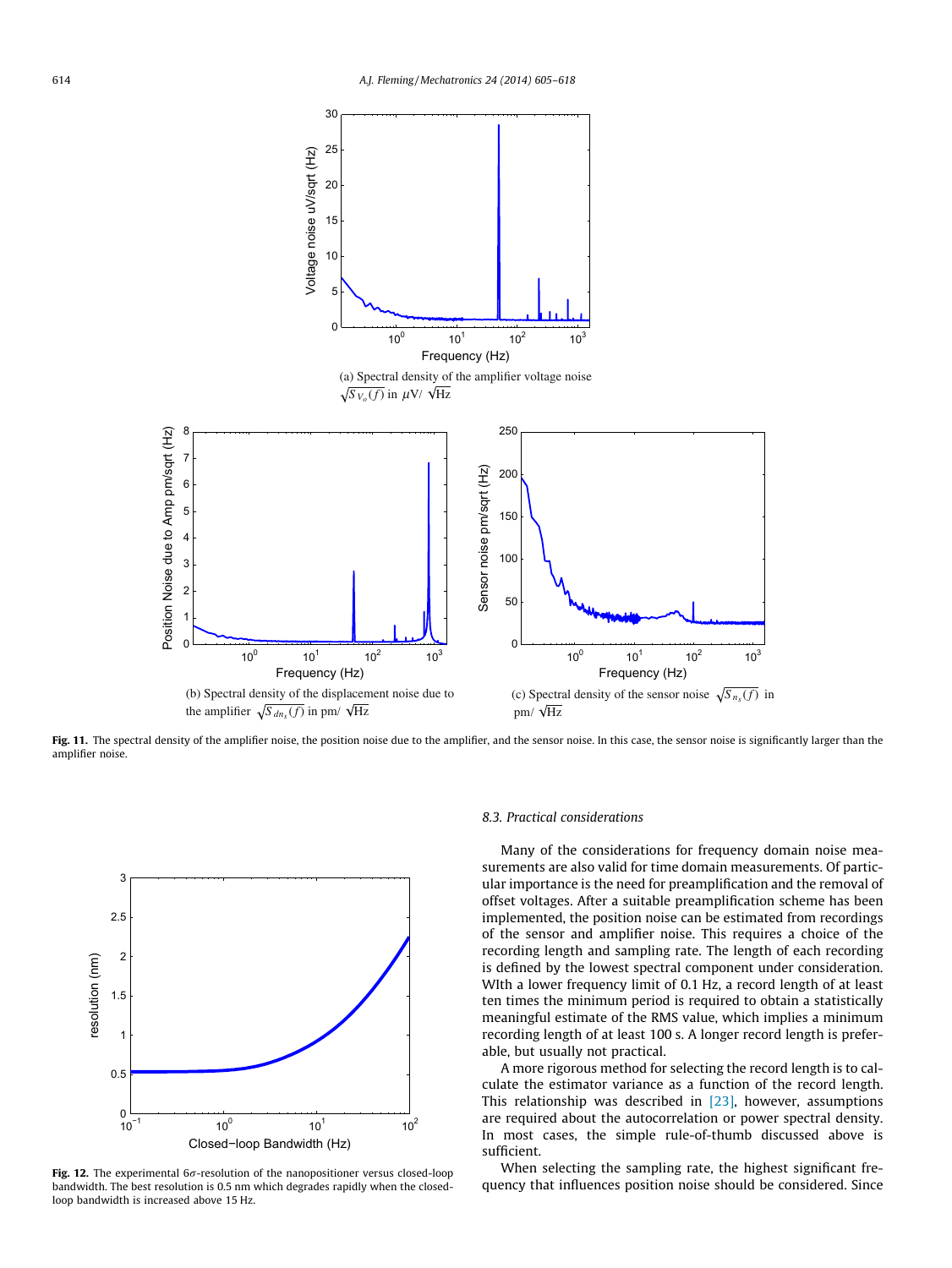<span id="page-10-0"></span>

Fig. 13. The distribution and total integrated noise of the voltage amplifier and capacitive sensor. Both of the sensors exhibit an approximately Gaussian distribution.

Table 6 Recommended parameters for time domain noise recordings.

| Record length                          | 100s             |
|----------------------------------------|------------------|
| Amplifier bandwidth                    | fv               |
| Anti-aliasing filter cut-off frequency | $7.5 \times f_V$ |
| Sampling rate                          | $15 \times f_V$  |

the sensor noise is low-pass filtered by the closed-loop response of the control loop, the highest significant frequency is usually the bandwidth of the voltage amplifier. An appropriate choice of sampling rate is fifteen times the amplifier bandwidth. This allows a non-ideal anti-aliasing filter to be utilized with a cut-off frequency of five times the amplifier bandwidth. Since the noise power of a first-order amplifier drops to 3.8% at five times the bandwidth, this technique captures the majority of noise power. The recommended parameters for time-domain noise recordings are summarized in Table 6.

#### 8.4. Experimental demonstration

In this section, the frequency domain noise analysis is repeated in the time domain. The same piezoelectric tube nanopositioner, capacitive sensor and high-voltage amplifier are used. Since the bandwidth of the high-voltage amplifier is 2 kHz, the sampling rate is chosen to be 30 kHz. To remove the DC offset, the high-pass cutoff of the preamplifier was set to 0.1 Hz. The preamplifier is also used for anti-aliasing with a cut-off frequency of 10 kHz as recommended in Table 6. With a record length of 100 s, the data contains  $3 \times 10^6$  samples.

The distribution and total integrated noise of the voltage amplifier and sensor are plotted in Fig. 13. The RMS value of the amplifier noise is 0.14 mV over the 0.1 Hz to 10 kHz measurement bandwidth which corresponds to a predicted  $6\sigma$ -resolution of 0.84 mV. The measured  $6\sigma$ -resolution was 0.86 mV which supports the assumption of approximate Gaussian distribution.

The RMS noise and  $6\sigma$ -resolution of the capacitive sensor was measured to be 3.6 nm and 20 nm respectively. The capacitive sensor also exhibits an approximately Gaussian distribution, albeit with a slightly greater dispersion than the voltage amplifier.

For the sake of comparison, an inverse controller is used. That is,

$$
C(s) = \frac{\alpha}{s} \frac{1}{P(s)},\tag{46}
$$

where  $P(s)$  is the second-order model of the nanopositioner and  $\alpha$  is the closed-loop bandwidth. The position noise can now be simulated using the noise recordings and Eq. [\(45\)](#page-8-0).

At low closed-loop bandwidth, the transient response time of the system is significant. For this reason, only the second half of the simulated output is used to calculate the resolution. For the same reason, it is not practical to simulate a closed-loop bandwidth of less than 1 Hz. This is an additional disadvantage of time-domain approaches.

The predicted resolution is plotted against closed-loop bandwidth in Fig. 14. As expected, this plot closely resembles [Fig. 12](#page-9-0) which was obtained from frequency domain data. The time and frequency domain results are compared below in [Table 7.](#page-11-0) With a closed-loop bandwidth of 100 Hz, the predictions are identical, however, at low closed-loop bandwidth, some discrepancy exists. This is due to the long transient response in the time domain which tends to underestimate the positioning noise. If necessary, a more accurate result can be achieved by significantly increasing the recording length, however this is not usually desirable or practical.



Fig. 14. The  $6\sigma$ -resolution versus closed-loop bandwidth derived from timedomain measurements. This plot closely matches the frequency-domain result in [Fig. 12](#page-9-0) except when the closed-loop bandwidth is less than 10 Hz, at these frequencies the time-domain technique underestimates noise.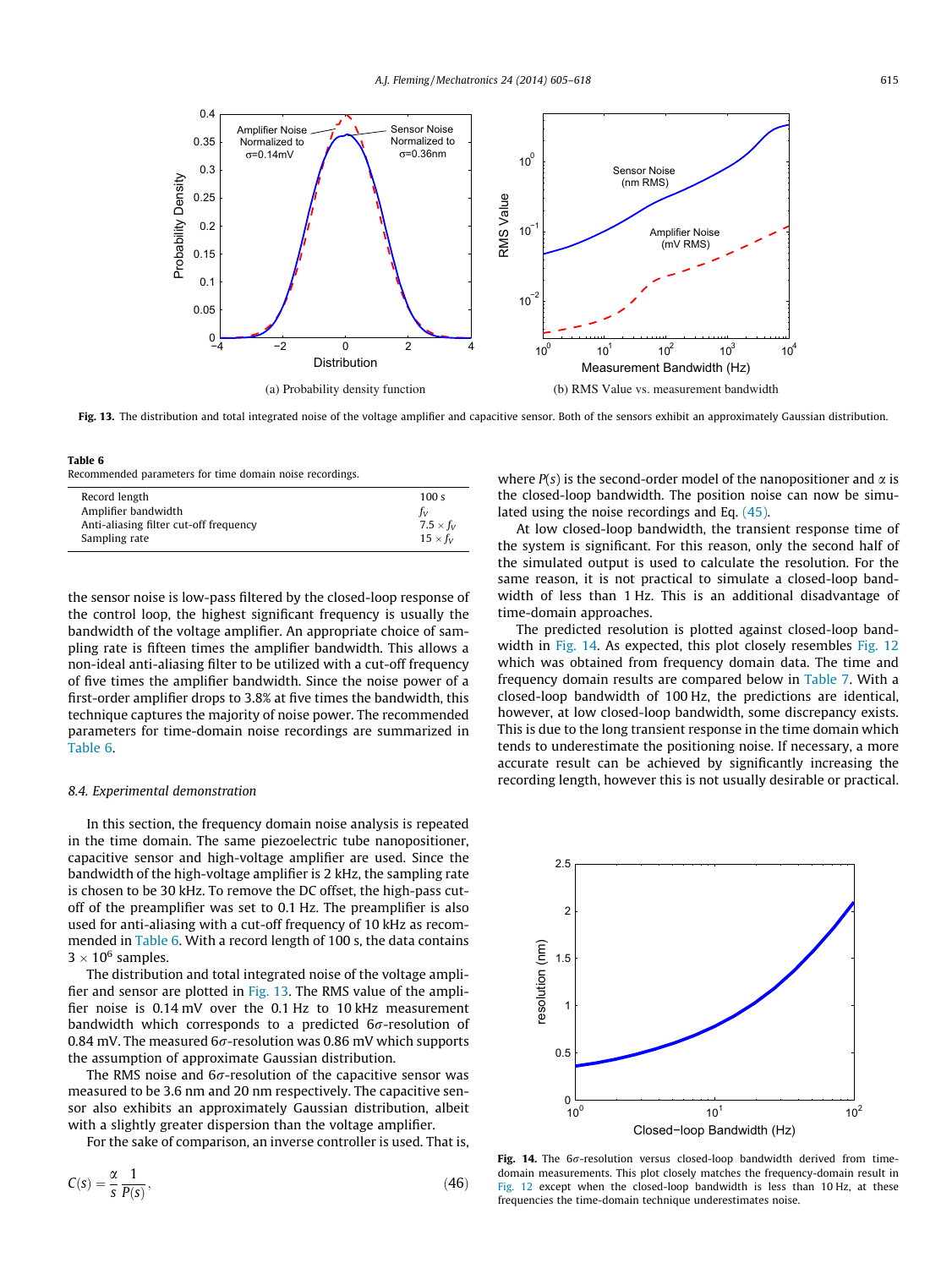#### <span id="page-11-0"></span>Table 7

The predicted closed-loop resolution using frequency and time-domain measurements.

| Bandwidth (Hz) | Frequency domain (nm) | Time domain (nm) |
|----------------|-----------------------|------------------|
| 100            | 2.2                   | 2.1              |
| 10             | 0.92                  | 0.78             |
|                | 0.55                  | 0.36             |

# 9. A simple method for measuring the resolution of nanopositioning systems

The previous time and frequency domain approaches for noise analysis can provide a detailed prediction of resolution versus the closed-loop bandwidth. However, these techniques also require careful measurement practices, specialized equipment, and involved processing of the measured data. Given these complexities, there is a need for a simple practical procedure to accurately estimate the closed-loop resolution of a nanopositioning system. A new procedure that fulfills this goal is described in the following. The method is based on a measurement of the closed-loop steadystate voltage produced by the high-voltage amplifier. The voltage is filtered by the open-loop response of the plant to reveal the closedloop resolution.

As shown in [Fig. 4](#page-3-0) the position d is equal to the voltage  $V_a$  filtered by the plant model. Hence, the position noise can be estimated by measuring the closed-loop voltage noise  $V_a$  and filtering it by the plant dynamics. This measurement can be performed in the time or frequency domain, is straight-forward, and does not require any additional sensors.

The preamplification requirements discussed previously are also applicable here. A preamplifier is required with a gain of approximately 1000 and an AC coupling frequency of 0.1 Hz or less. A simple protection circuit may also be required to avoid exceeding the voltage range of the preamplifier.

In the case of a time-domain recording, the sampling rate should be greater than fifteen times the amplifier bandwidth and the record length should be 100 s or more. The actual position noise can be estimated by filtering the recording by a model of the plant. The portion of the simulated displacement that is effected by the transient response should be excised before calculating the RMS value and resolution.

In the frequency domain, the measured spectrum should be split into two or three decades to provide sufficient resolution and range. For example: 0–12 Hz, 12 Hz to 1.2 kHz, and 1.2– 12 kHz. The data should preferably be recorded in units of  $V/\sqrt{Hz}$  and have a frequency range of at least five times the amplifier bandwidth. The RMS value and  $6\sigma$ -resolution can then be found by evaluating the integral

$$
\sigma = \int_0^\infty \sqrt{S_{V_a}(f)} |P(j2\pi f)| df \qquad (47)
$$

where  $\sqrt{\mathsf{S}_{V_a}(f)}$  is the spectral density of  $V_a$ .

In the following, the 'applied voltage' technique is used to estimate the resolution of the piezoelectric tube nanopositioner described in [Fig. 9](#page-8-0). A simple analog integral controller is used to provide a closed-loop bandwidth of 10 Hz. After setting the reference input to zero, the voltage applied to the nanopositioner was preamplified by an SR560 amplifier with a gain of 500 and an AC coupling frequency of 0.03 Hz. This signal was recorded for 100 s with a sampling rate of 30 kHz.

To estimate the closed-loop positioning noise, the noise recording was filtered by a model of the plant. The distribution of the displacement estimate is plotted in Fig.  $15(a)$  and has an RMS value of 0.24 nm and a  $6\sigma$  resolution of 1.4 nm. Since 1.4 nm is greater than  $6 \times 0.24$  nm, the distribution is slightly more dispersed than a Gaussian distribution. The estimated displacement noise can also be used to visualize the expected two-axis performance. In Fig. 15(b), nine 100 ms data sets were taken randomly from the estimated position noise and plotted on a constellation diagram with a spacing equal to the prescribed resolution. The  $6\sigma$  definition of resolution can be observed to be a true prediction of the minimum reasonable spacing between two distinct points.

#### 10. Techniques for improving resolution

The obvious methods for improving resolution include reducing the noise density and corner frequency of the amplifier and sensor noise, however, these parameters may be fixed. In Section [4.3](#page-4-0) is was observed that the amplifier bandwidth should not be unnecessarily greater than the closed-loop bandwidth. Since a piezoelectric actuator is primarily capacitive, the bandwidth can be arbitrarily reduced by installing a resistor in series with the load. The resulting first-order cut-off frequency is  $f_c = 1/(2\pi RC)$ . This simple tech-



Fig. 15. The distribution of position noise in a piezoelectric tube nanopositioner with a closed-loop bandwidth of 10 Hz is shown in (a). The standard deviation is 0.24 nm and the 6 $\sigma$ -resolution is 1.4 nm. A time domain recording of the position noise is illustrated in (b) where the red dots are spaced by the 6 $\sigma$ -resolution. The 6 $\sigma$  definition of resolution is observed to be an accurate measure of the minimum distance between two non-overlapping points. (For interpretation of the references to color in this figure legend, the reader is referred to the web version of this article.)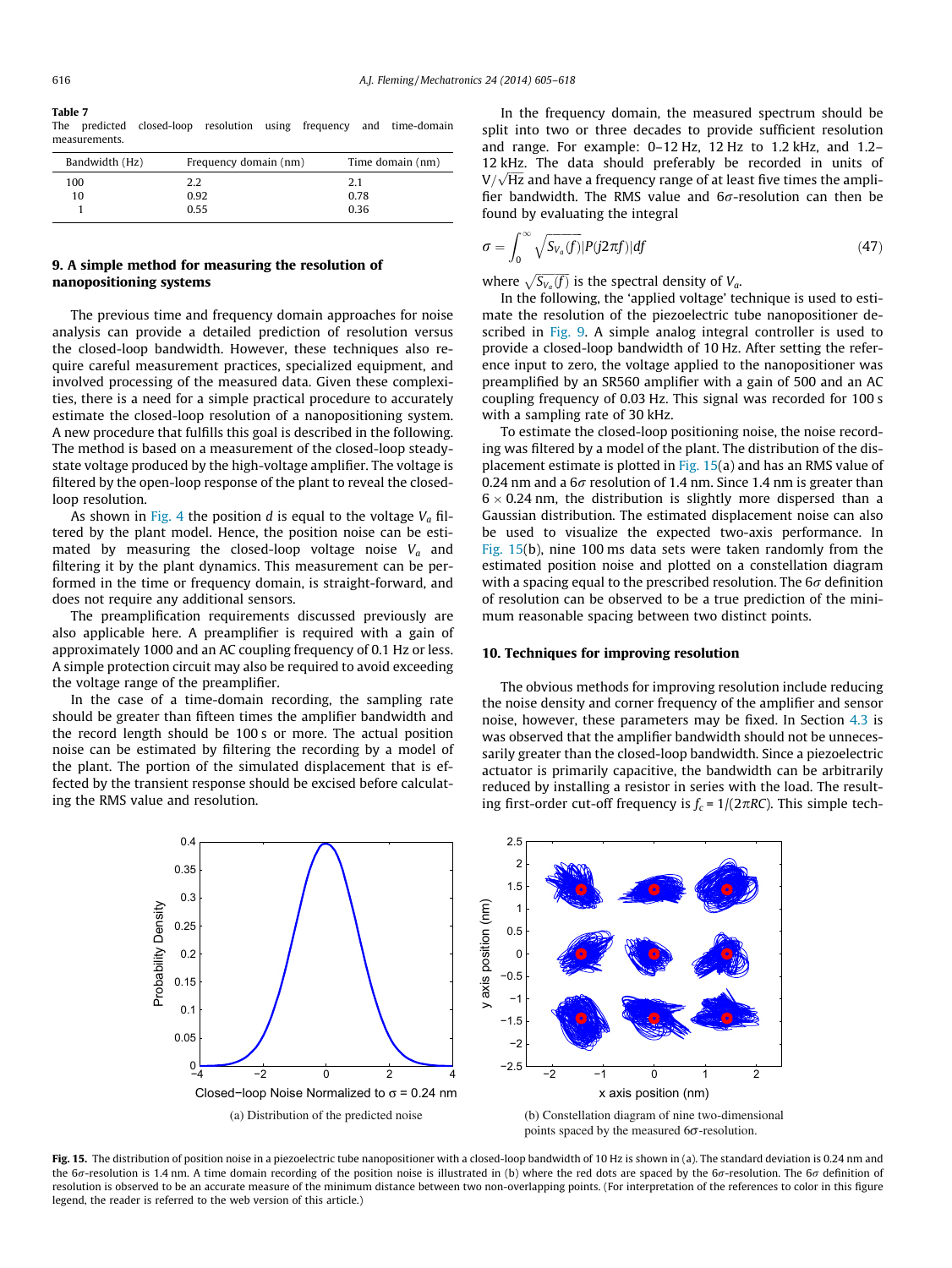<span id="page-12-0"></span>nique can be used to restrict the bandwidth and avoid unnecessary high frequency noise that may excite uncontrolled mechanical resonances.

A significant source of positioning noise is the excitation of mechanical resonance due to sensor noise. If the mechanical resonance is lightly damped, it may become the dominant noise contributor. This limitation can be aleviated through the use of model-based [24,25] or inverse controllers. However, notch filters and inverse controllers are sensitive to variations in resonance frequency [26,27]. Damping control is an alternative technique that provides improved robustness. Suitable damping controllers for nanopositioning applications include polynomial based control [28], shunt control [\[29,30\]](#page-13-0), resonant control [\[31\]](#page-13-0), Force Feedback [12,32], and Integral Resonance Control (IRC) [\[33,34\].](#page-13-0)

The resolution can also be improved by reducing the closedloop bandwidth, which may be possible if a feedforward controller is used to compensate for the reduction of servo bandwidth [21,35–37]. The noise sensitivity can also be reduced if the reference trajectory is periodic, which commonly occurs in nanopositioning applications [\[38\]](#page-13-0). Periodic trajectories can be effectively controlled using repetitive [\[39\]](#page-13-0) or iterative controllers [\[40,41\],](#page-13-0) both of which provide excellent tracking performance with less noise than a standard control loop with similar tracking error.

Further noise advantages can be achieved if the reference trajectory is also narrowband. For example, AFM scan trajectories can be spiral  $[42,43]$  or sinusoidal  $[44-46]$ . In such cases, the controller bandwidth can be essentially reduced to a single, or a small number of frequencies [\[31\].](#page-13-0)

Multiple sensors can also be used collaboratively to provide both high resolution and wide bandwidth. For example, a lownoise piezoelectric sensor can be used for active resonance damping while a capacitive sensor is used for low-frequency tracking [\[47,12\]](#page-13-0). Magnetoresistive sensors have also shown promise for low-noise high-bandwidth position sensing [\[48,49\].](#page-13-0) Multiple sensors can be combined by complementary filters [12] or by an optimal technique in the time [\[50\]](#page-13-0) or frequency domain [\[51\]](#page-13-0).

#### 11. Conclusions

In this article the resolution of a nanopositioning system is defined as the minimum distance between two non-overlapping locations. This is equivalent to the maximum peak-to-peak random variation in position. In nanopositioning applications, an appropriate definition of the peak-to-peak variation is the bound that encloses 99.7% of observations. If the contributing noise sources are Gaussian random processes, the peak-to-peak variation is equal to six times the standard deviation, which is referred to as the  $6\sigma$ -resolution

The foremost noise sources in a nanopositioning system were identified as the amplifier voltage noise and the displacement sensor noise. The simulation examples demonstrate that the minimum positioning noise usually occurs in open-loop or with very low closed-loop bandwidth. This implies that combined feedback and feedforward control can achieve the best positioning resolution.

Both frequency and time-domain techniques were described for measuring and predicting the closed-loop resolution of a nanopositioning system. Although frequency domain techniques provide a more intuitive understanding of the noise sources, time domain recordings may be easier to perform. In practice, both techniques require careful experimental procedures to avoid underestimating or biasing the results.

Although the frequency and time domain techniques discussed can predict the resolution of any closed-loop system, this process may be too involved for some applications. The 'applied voltage'

technique requires only one recording and one filtering operation to predict the closed-loop resolution. Experimental results demonstrate an excellent correlation with other standard methods.

#### Acknowledgements

This work was supported by the Australian Research Council (DP0986319) and the Center for Complex Dynamic Systems and Control.

## References

- [1] [Devasia S, Eleftheriou E, Moheimani SOR. A survey of control issues in](http://refhub.elsevier.com/S0957-4158(13)00171-2/h0005) [nanopositioning. IEEE Trans Contr Syst Technol 2007;15\(5\):802–23](http://refhub.elsevier.com/S0957-4158(13)00171-2/h0005).
- [2] [Salapaka SM, Salapaka MV. Scanning probe microscopy. IEEE Contr Syst](http://refhub.elsevier.com/S0957-4158(13)00171-2/h0010) [2008;28\(2\):65–83.](http://refhub.elsevier.com/S0957-4158(13)00171-2/h0010)
- [3] [Dufrêne YF. Towards nanomicrobiology using atomic force microscopy. Nature](http://refhub.elsevier.com/S0957-4158(13)00171-2/h0015) [Rev Microbiol 2008;6:674–80](http://refhub.elsevier.com/S0957-4158(13)00171-2/h0015).
- [4] [Jalili N, Laxminarayana K. A review of atomic force microscopy imaging](http://refhub.elsevier.com/S0957-4158(13)00171-2/h0020) [systems: application to molecular metrology and biological sciences.](http://refhub.elsevier.com/S0957-4158(13)00171-2/h0020) [Mechatronics 2004;14\(8\):907–45](http://refhub.elsevier.com/S0957-4158(13)00171-2/h0020).
- [5] Abramovitch DY, Andersson SB, Pao LY, Schitter G. A tutorial on the mechanisms, dynamics, and control of atomic force microscopes. In: Proc American control conference, New York City, NY; 2007. p. 3488–502.
- [6] Mishra S, Coaplen J, Tomizuka M. Precision positioning of wafer scanners. Segmented iterative learning control for nonrepetitive disturbances. IEEE Contr Syst 2007;27(4):20–5. <http://dx.doi.org/10.1109/MCS.2007.384130>.
- [7] [Ferreira A, Mavroidis C. Virtual reality and haptics for nanorobotics. IEEE Robot](http://refhub.elsevier.com/S0957-4158(13)00171-2/h0030) [Automat Mag 2006;13\(3\):78–92](http://refhub.elsevier.com/S0957-4158(13)00171-2/h0030).
- [8] [Tseng AA, editor. Nanofabrication: fundamentals and](http://refhub.elsevier.com/S0957-4158(13)00171-2/h0035) [applications. Singapore: World Scientific; 2008](http://refhub.elsevier.com/S0957-4158(13)00171-2/h0035).
- [9] [Sebastian A, Pantazi A, Pozidis H, Elefthriou E. Nanopositioning for probe](http://refhub.elsevier.com/S0957-4158(13)00171-2/h0040)[based data storage. IEEE Contr Syst 2008;28\(4\):26–35.](http://refhub.elsevier.com/S0957-4158(13)00171-2/h0040)
- [10] [Fan Z-Q, Li X-W, Liu Y, Meng Q-G, Wang Y-P, Hou Y-P, et al. Piezo-assisted In](http://refhub.elsevier.com/S0957-4158(13)00171-2/h0045) [Vitro fertilization of mouse oocytes with spermatozoa retrieved from](http://refhub.elsevier.com/S0957-4158(13)00171-2/h0045) epididymides stored at  $4 \degree C$ . J Reproduct Develop 2008;54(2):107-12.
- [11] [Hassen SZS, Heurs M, Huntington EH, Petersen IR, James MR. Frequency](http://refhub.elsevier.com/S0957-4158(13)00171-2/h0050) [locking of an optical cavity using linear-quadratic gaussian integral control. J](http://refhub.elsevier.com/S0957-4158(13)00171-2/h0050) [Phys B: Atom Mol Opt Phys 2009;42\(17\):175501.](http://refhub.elsevier.com/S0957-4158(13)00171-2/h0050)
- [12] [Fleming AJ. Nanopositioning system with force feedback for high-performance](http://refhub.elsevier.com/S0957-4158(13)00171-2/h0055) [tracking and vibration control. IEEE Trans Mech 2010;15\(3\):433–47.](http://refhub.elsevier.com/S0957-4158(13)00171-2/h0055)
- [13] [Fleming AJ. A review of nanometer resolution position sensors: operation and](http://refhub.elsevier.com/S0957-4158(13)00171-2/h0060) [performance. Sensor Actuator A: Phys 2013;190:106–26.](http://refhub.elsevier.com/S0957-4158(13)00171-2/h0060)
- [14] [Nyce DS. Linear position sensors. Theory and application. Hoboken \(NJ\): John](http://refhub.elsevier.com/S0957-4158(13)00171-2/h0065) [Wiley and Sons; 2004.](http://refhub.elsevier.com/S0957-4158(13)00171-2/h0065)
- [15] [Fraden J. Handboook of modern sensors: physics, designs, and](http://refhub.elsevier.com/S0957-4158(13)00171-2/h0070) [applications. New York: Springer; 2004.](http://refhub.elsevier.com/S0957-4158(13)00171-2/h0070)
- [16] [van Etten WC. Introduction to noise and random processes. West Sussex,](http://refhub.elsevier.com/S0957-4158(13)00171-2/h0075) [England: John Wiley and Sons; 2005.](http://refhub.elsevier.com/S0957-4158(13)00171-2/h0075)
- [17] [Brown RG, Hwang PYC. Introduction to random signals and applied kalman](http://refhub.elsevier.com/S0957-4158(13)00171-2/h0080) [filtering. Hoboken \(NJ\): John Wiley and Sons; 1997.](http://refhub.elsevier.com/S0957-4158(13)00171-2/h0080)
- [18] [Horowitz P, Hill W. The art of electronics. Cambridge \(UK\): Cambridge](http://refhub.elsevier.com/S0957-4158(13)00171-2/h0085) [University Press; 1989.](http://refhub.elsevier.com/S0957-4158(13)00171-2/h0085)
- [19] [Poularikas AD. The handbook of formulas and tables for signal processing. Boca](http://refhub.elsevier.com/S0957-4158(13)00171-2/h0090) [Raton \(FL\): CRC Press; 1999](http://refhub.elsevier.com/S0957-4158(13)00171-2/h0090).
- [20] Fleming AJ, Aphale SS, Moheimani SOR. A new method for robust damping and tracking control of scanning probe microscope positioning stages. IEEE Trans Nanotechnol 2010;9(4):438-48. [http://dx.doi.org/10.1109/](http://dx.doi.org/10.1109/TNANO.2009.2032418) [TNANO.2009.2032418](http://dx.doi.org/10.1109/TNANO.2009.2032418).
- [21] [Leang KK, Zou Q, Devasia S. Feedforward control of piezoactuators in atomic](http://refhub.elsevier.com/S0957-4158(13)00171-2/h0100) [force microscope systems. IEEE Contr Syst 2009;29\(1\):70–82.](http://refhub.elsevier.com/S0957-4158(13)00171-2/h0100)
- [22] Maess J, Fleming AJ, Allgöwer F. Simulation of dynamics-coupling in piezoelectric tube scanners by reduced order finite element models. Rev Sci Instrum 2008;79:015105. <http://dx.doi.org/10.1063/1.2826428>. 1–9.
- [23] [Fleming AJ, Moheimani SOR. Adaptive piezoelectric shunt damping. IOP Smart](http://refhub.elsevier.com/S0957-4158(13)00171-2/h0110) [Mater Struct 2003;12\(1\):18–28.](http://refhub.elsevier.com/S0957-4158(13)00171-2/h0110)
- [24] [Salapaka S, Sebastian A, Cleveland JP, Salapaka MV. High bandwidth nano](http://refhub.elsevier.com/S0957-4158(13)00171-2/h0115)[positioner: a robust control approach. Rev Sci Instrum 2002;75\(9\):3232–41](http://refhub.elsevier.com/S0957-4158(13)00171-2/h0115).
- [25] Sebastian A, Salapaka S. Design methodologies for robust nano-positioning. IEEE Trans Contr Syst Technol 2005;13(6):868–76. [http://dx.doi.org/10.1109/](http://dx.doi.org/10.1109/TCST.2005.854336) [TCST.2005.854336](http://dx.doi.org/10.1109/TCST.2005.854336).
- [26] [Leang KK, Devasia S. Feedback-linearized inverse feedforward for creep,](http://refhub.elsevier.com/S0957-4158(13)00171-2/h0125) [hysteresis, and vibration compensation in AFM piezoactuators. IEEE Trans](http://refhub.elsevier.com/S0957-4158(13)00171-2/h0125) [Contr Syst Technol 2007;15\(5\):927–35](http://refhub.elsevier.com/S0957-4158(13)00171-2/h0125).
- [27] Abramovitch DY, Hoen S, Workman R. Semi-automatic tuning of PID gains for atomic force microscopes. In: Proc American control conference, Seattle, WA; 2008. p. 2684–9.
- [28] [Aphale SS, Bhikkaji B, Moheimani SOR. Minimizing scanning errors in](http://refhub.elsevier.com/S0957-4158(13)00171-2/h0130) [piezoelectric stack-actuated nanopositioning platforms. IEEE Trans](http://refhub.elsevier.com/S0957-4158(13)00171-2/h0130) [Nanotechnol 2008;7\(1\):79–90.](http://refhub.elsevier.com/S0957-4158(13)00171-2/h0130)